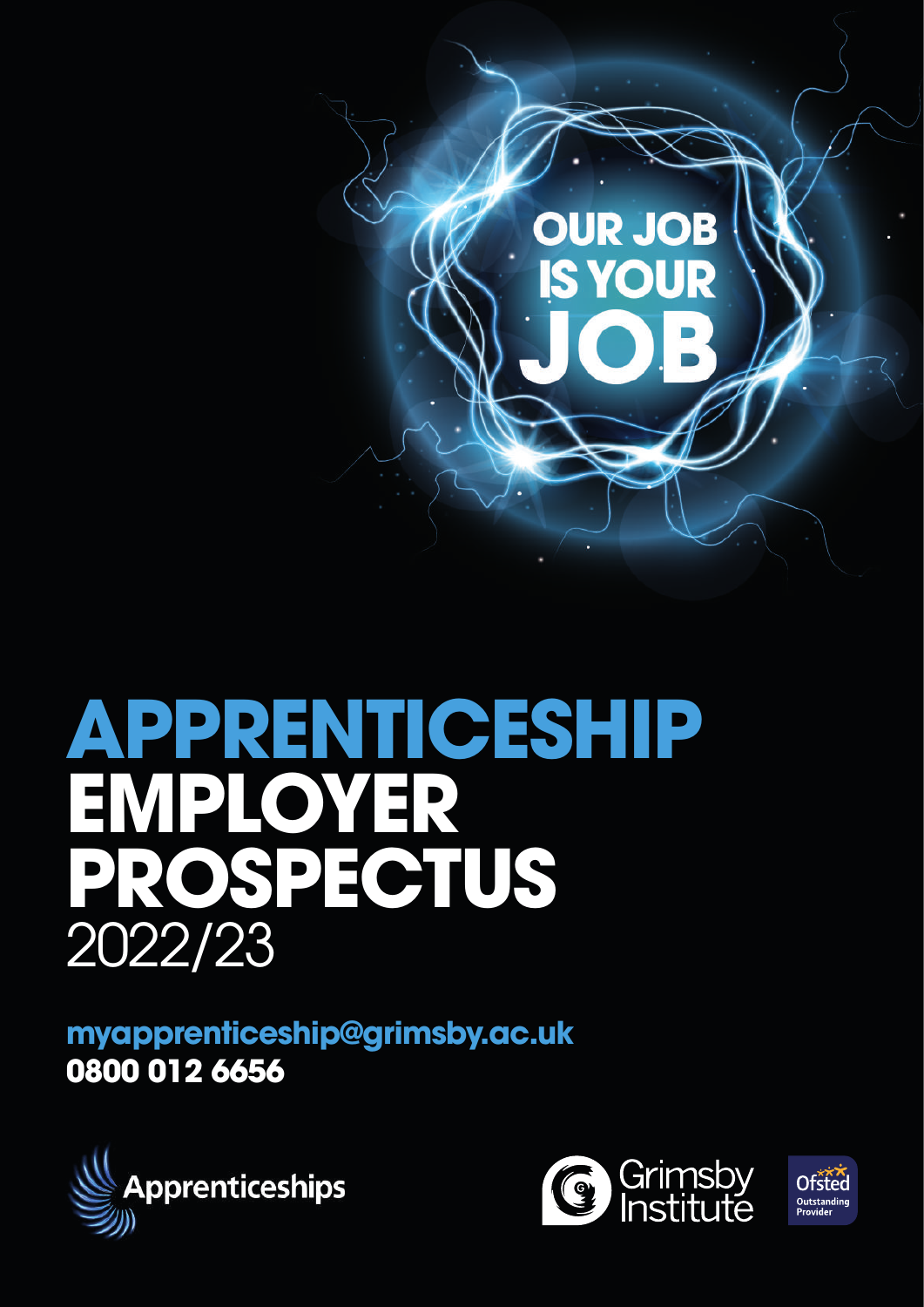## **WHAT IS AN APPRENTICESHIP?**

**Apprenticeships are a job with training. The apprenticeship standards were designed by employer trailblazer groups and cover the knowledge, skills, and behaviours the trailblazers have deemed necessary for the specific role. We offer a wide choice of apprenticeships that you can choose from, and we will work with you to tailor these to your business.**

Apprenticeships combine practical training in a job with study. Once practical training has been completed, apprentices will be required to complete an end-point-assessment to achieve their apprenticeship certificate. As the employer you will be responsible for:

- **•** Supporting the apprentice by providing tasks/ activities as per your job description which generates "naturally occurring evidence", and meets the apprenticeship programme requirements
- **•** Liaise with trainer in providing relevant tasks/ activities
- **•** Supporting the apprentice to meet the 20% off-the-job requirement
- **•** Set the expectations for knowledge, skills and behaviours in line with their business needs, and support the development of new skills in line with the apprenticeship programme
- **•** Provide a safe working environment for the apprentice
- **•** Contribute to the discussion in relation to apprentice progress
- **•** Continuous support, mentoring and advice to the apprentice
- **•** Pick an end-point-assessment organisation and paying for resits.

#### **Off-the-Job**

Your apprentice has a right to a minimum 20% off-the-job time to support learning and development.

Off-the-job will be explained during your initial meeting with your Business Development Consultant. You will then agree an off-the-job plan within the Apprenticeship Training Service Agreement and Commitment Statement which will be completed before an apprenticeship commences.

#### **End Point Assessment (EPA)**

All new apprenticeships conclude with an endpoint-assessment (EPA) this is an assessment of the knowledge, skills and behaviours that your apprentice has learnt throughout their apprenticeship, this confirms they are occupationally competent. Your apprentice will only get their apprenticeship certificate and be deemed occupationally competent after they have passed all the elements of the endpoint-assessment. EPA can include a portfolio, professional interview or practical observation for example, but each one is different, we will ensure you have all this information up front.

#### **Maths and English**

Maths and English are integral to the success of an apprenticeship. Your apprentice may need to study for maths and English depending on their prior achievements. Time required is in addition to the 20% off the job.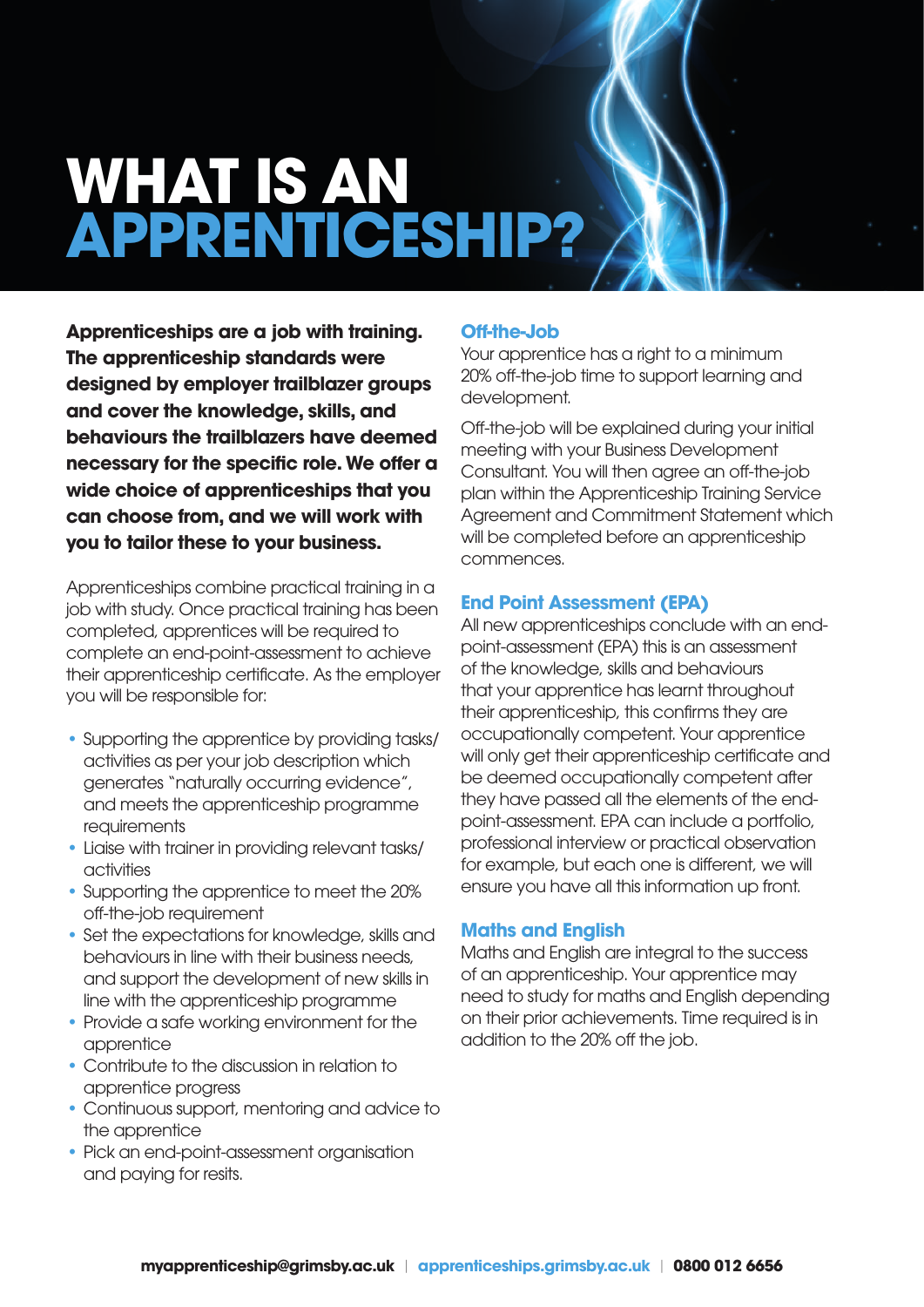#### **Funding the apprenticeship**

Each of the apprenticeships we deliver has a maximum funding band assigned by the government, we have detailed the specific band on each of the standards information summary within this prospectus. Depending on the apprentice the price and the length may need to be adjusted as it is very individualised to a learner's prior knowledge and skills. This will all be explained as part of an initial meeting so don't worry, we understand it can feel complex. How you pay will depend if you do or do not pay the apprenticeship levy.

#### **If You Pay the Apprenticeship Levy**

A company with a payroll of more than £3 million will pay 0.5% of the pay bill into the apprenticeship levy. The apprentice levy can only be used for apprenticeships; however, this can be used for new or existing staff.

The levy is collected automatically through the PAYE with HMRC alongside income tax and national insurance. You can use your apprenticeship levy to recruit new apprentice staff or develop new knowledge and skills for existing staff via apprenticeships.

#### **If You Do Not Pay Into the Levy**

If you are a small to medium enterprise or a micro company, then you can receive 95% of funding for apprenticeships. You can recruit new or train eligible existing members of staff and the government will pay 95% of the apprenticeship price. If you employ less than 49 members of staff and recruit a 16 -18 year old the government will fully fund the apprentice.

As an SME/Micro employer, you will need to register with The Apprenticeship Service to allocate funding your apprentice.

Micro, small and medium enterprises now have access to The Apprentice Service, and are required to reserve funding for new starts on an apprenticeship standard.

At The Grimsby Institute we want to be able to support you to use the service, and to be able to reserve and make optimum use of apprenticeship funding. We can reserve funds on your behalf, but in order to do this you must send us a request via an Apprenticeship Service account (TAS). Full instructions can be found at **apprenticeships.grimsby.ac.uk/employers/ funding** or contact one of our team who will be happy to help.

### **WE OFFER APPRENTICESHIPS IN THE FOLLOWING SECTORS:**

- Business and Management
- Transport and Logistics
- Engineering and **Manufacturing**
- Construction Trades
- Education and Training
- Service Industries.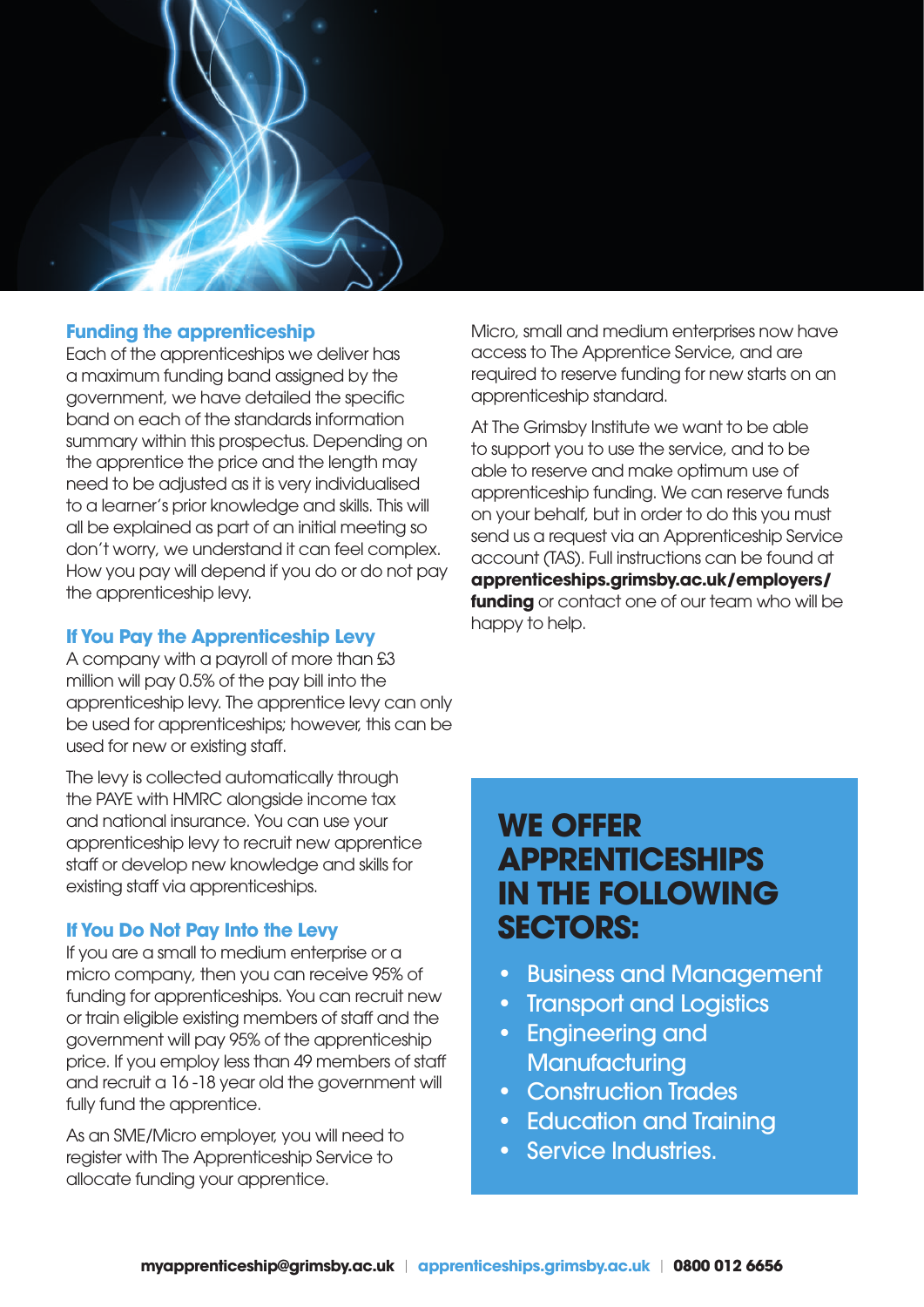## **BUSINESS AND MANAGEMENT**

#### **Business Administrator – Level 3**

**Typical duration:** 18 months+ EPA **Maximum funding:** £5,000 **Employer contribution:** Maximum 5% = £250 or Apprenticeship Levy **Day release at college required:** No

**Entry requirements:** Where not already achieved Level 2 English and maths, they must do so before taking the end-point-assessment.

**Role profile:** Business Administrators have a highly transferable set of knowledge, skills and behaviours that can be applied in all sectors. This apprenticeship covers the knowledge, skills and behaviours needed to progress in this profession, including use of IT software, record and document production, communication, relevant regulations, professionalism and responsibility among others.

#### **Customer Service Practitioner – Level 2**

**Typical duration:** 12 months+ EPA **Maximum funding:** £3,500 **Employer contribution:** Maximum 5% = £175 or Apprenticeship Levy **Day release at college required:** No

**Entry requirements:** If not already achieved, the apprentice will have to achieve Level 1 English and maths and take the test for Level 2 prior to taking their end-point-assessment.

**Role profile:** The role of a customer service practitioner is to deliver high quality products and services to the customers of their organisation. This apprenticeship covers the knowledge, skills and behaviours needed to progress in this profession, including understanding organisation, customer experience, communication, team working and product and service knowledge among others.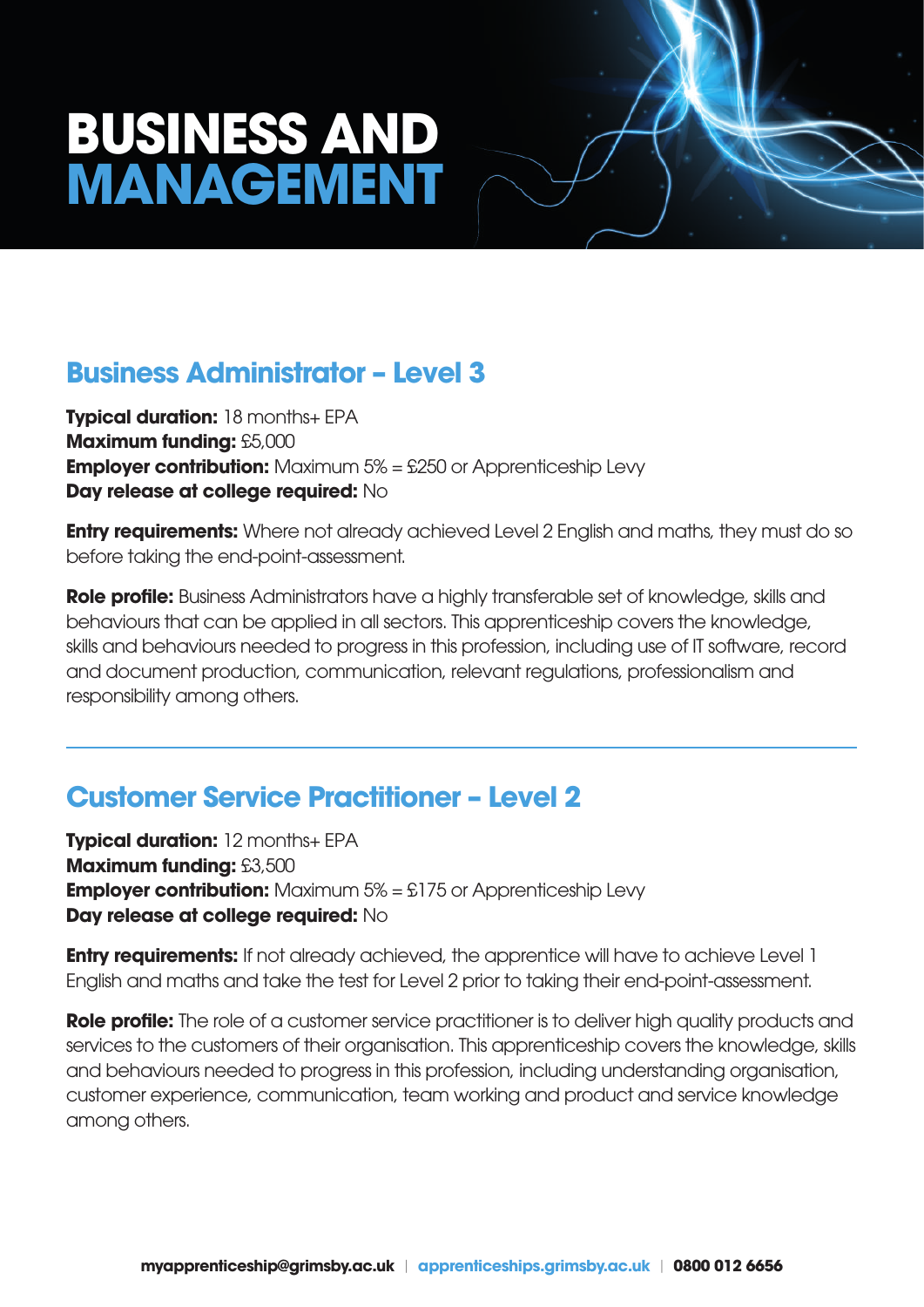### **Customer Service Specialist – Level 3**

**Typical duration:** 15 months+ EPA **Maximum funding:** £4,000 **Employer contribution:** Maximum 5% = £200 or Apprenticeship Levy **Day release at college required:** No

**Entry requirements:** Where not already achieved Level 2 English and maths, they must do so before taking the end-point-assessment.

**Role profile:** The main purpose of a Customer Service Specialist is to be a 'professional' for direct customer support within all sectors and organisation types. This apprenticeship covers the knowledge, skills and behaviours needed to progress in this profession, including customer service culture, business focused delivery, customer service performance, team working, ownership and responsibility and business knowledge and understanding among others. Upon completion, the core knowledge, skills and behaviours will be assessed at end-pointassessment (EPA) by a work-based project supported by interview, a practical observation and Q & A and a portfolio and discussion.

#### **Team Leader/Supervisor – Level 3**

**Typical duration:** 12 months+ EPA **Maximum funding:** £4,500 **Employer contribution:** Maximum 5% = £225 or Apprenticeship Levy **Day release at college required:** No (however regular workshops will be required that may be at employer premises or at college)

**Entry requirements:** The entry requirement for this apprenticeship will be decided by each employer, but may typically be five GCSEs at Grade C or higher.

**Role profile:** A Team Leader or supervisor is a first line management role, with operational and project responsibilities or responsibility for managing a team to deliver a clearly defined outcome. They provide direction, instructions and guidance to ensure the achievement of set goals. Working in the private, public or third sector and in all sizes of organisation, specific responsibilities will vary, but the knowledge, skills and behaviours needed will be the same whatever the role.

Key responsibilities are likely to include supporting, managing and developing team members, managing projects, planning and monitoring workloads and resources, delivering operational plans, resolving problems, and building relationships internally and externally.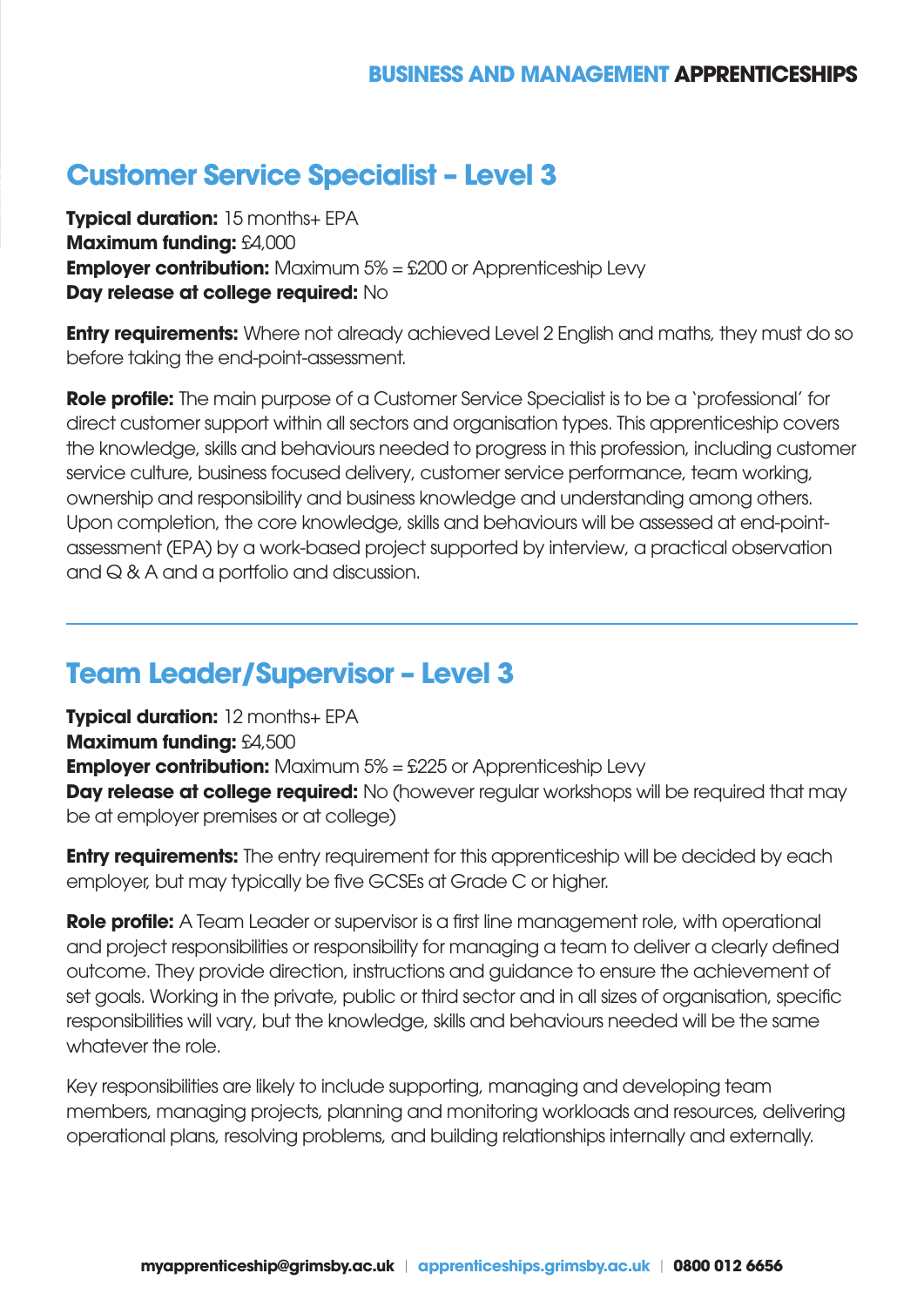### **Operations or Department Manager – Level 5**

**Typical duration: 30 months+ EPA Maximum funding:** £7,000 **Employer contribution:** Maximum 5% = £350 or Apprenticeship Levy **Day release at college required:** No (however regular workshops will be required that may be at employer premises or at college)

**Entry requirements:** The entry requirement for this apprenticeship will be decided by each employer, but may typically be five GCSEs at Grade C or higher.

**Role profile:** An Operations or Departmental Manager is someone who manages teams and/or projects, and achieving operational or departmental goals and objectives, as part of the delivery of the organisations strategy. They are accountable to a more senior manager or business owner. Working in the private, public or third sector and in all sizes of organisation, specific responsibilities and job titles will vary, but the knowledge, skills and behaviours needed will be the same. Key responsibilities may include creating and delivering operational plans, managing projects, leading and managing teams, managing change, financial and resource management, talent management, coaching and mentoring. Roles may include: Operations Manager, Regional Manager, Divisional Manager, Department Manager and Specialist Managers.

#### **Assistant Accountant – Level 3**

**Typical duration:** 18 months+ EPA **Maximum funding:** £8,000 **Employer contribution:** Maximum 5% = £400 or Apprenticeship Levy **Day release at college required:** Yes

**Entry requirements:** Individual employers set the selection criteria, but this is likely to include five GCSEs, including maths and English, although some employers will accept other relevant qualifications and experience, including a relevant Level 2 qualification. Apprentices without English or maths at Level 2 must achieve this prior to taking the end-point-assessment.

**Role profile:** An Assistant Accountant provides support to internal and external customers and will work predominately either as an Assistant Accountant within practise or alternatively within the finance function of an organisation. Part of their role will involve assisting in the day to day financial activities such as data entry to month end management accounts and/ or year-end financial statements. In addition, the Assistant Accountant may find themselves involved in regulatory financial requirements such as the completion of VAT returns or assisting in the preparation of tax computations.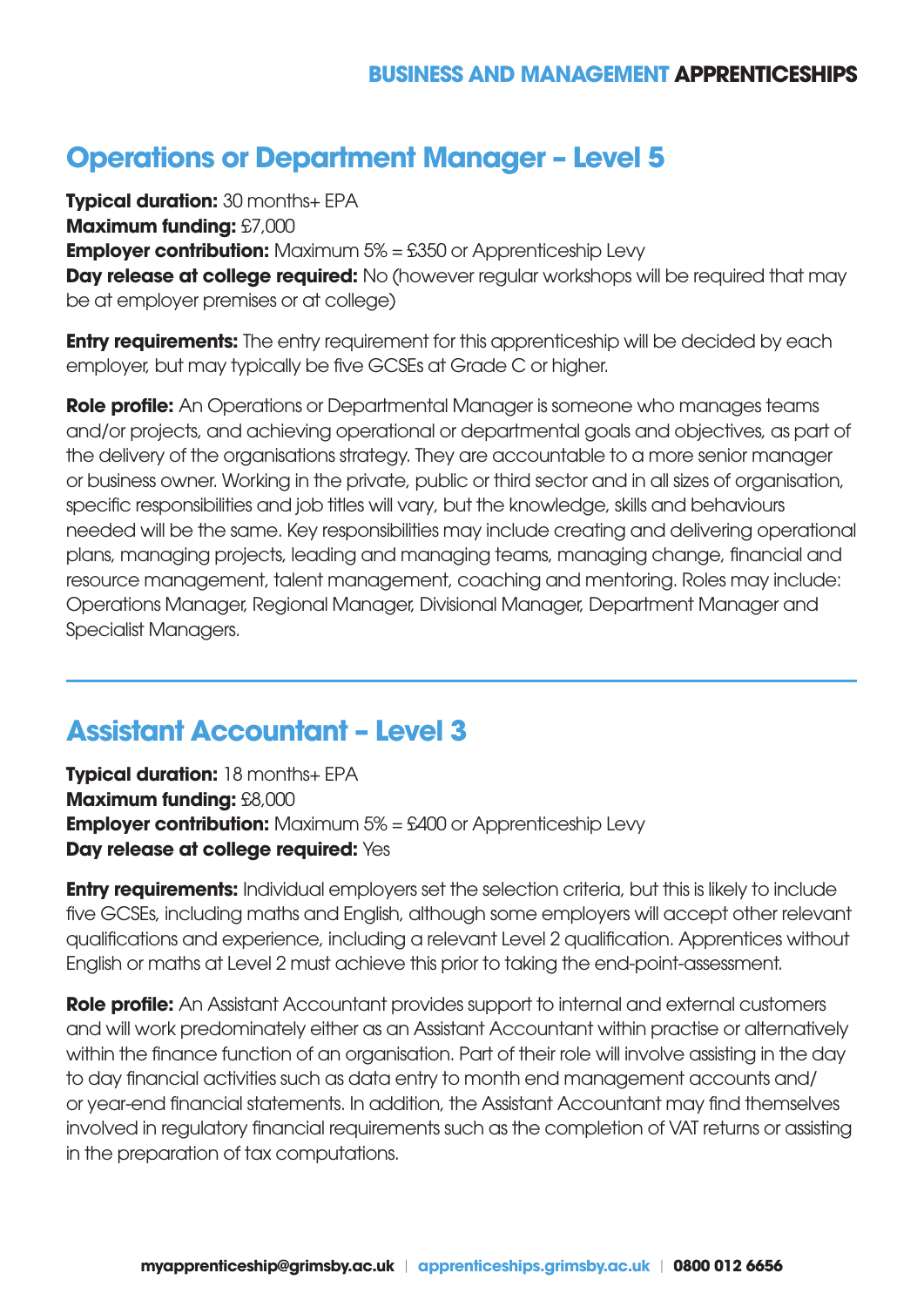#### **Professional Accounting or Taxation Technician – Level 4**

**Typical duration:** 18 months+ EPA **Maximum funding:** £8,000 **Employer contribution:** Maximum 5% = £400 or Apprenticeship Levy **Day release at college required:** Yes

**Entry requirements:** Individual employers will identify entry requirements in terms of previous qualifications, training or other criteria. Most candidates will have Level 2 maths and English (equivalent to GCSE grade C or above), ideally as part of five GCSE A-C grades or other comparable qualifications. Apprentices without English or maths at Level 2 must achieve this prior to the completion of the apprenticeship.

**Role profile:** Individuals in the role of a Professional Accounting or Tax Technician will have responsibility for creating, and/or verifying and reviewing, accurate and timely financial information within the organisation in which they are employed or on behalf of another organisation. This will be performed in order to meet relevant ethical, professional and legal standards, and will utilise the individual's knowledge of the business systems and processes, as well as standard accounting and tax practices. This role may exist in an accounting practice, a professional services company, HMRC or the accounting function of a business or other organisation.

Examples of roles as a Professional Accounting or Tax Technician include, but are not limited to: Assistant Auditor, Assistant Management Accountant, Assistant Financial Accountant, Accounts Payable and Expenses Supervisor, Commercial Analyst, Payroll Manager, Senior Bookkeeper, Senior Financial Officer, Tax Investigations Officer, Personal Tax Assistant and Business Tax Assistant.

This occupation covers two areas of specialism, accounting and tax. A successful apprentice will have met the core requirements common to both areas and one of the two technical knowledge option requirements. A competent Professional Accounting or Tax Technician, on completion of the apprenticeship standard, will meet the prior requirements.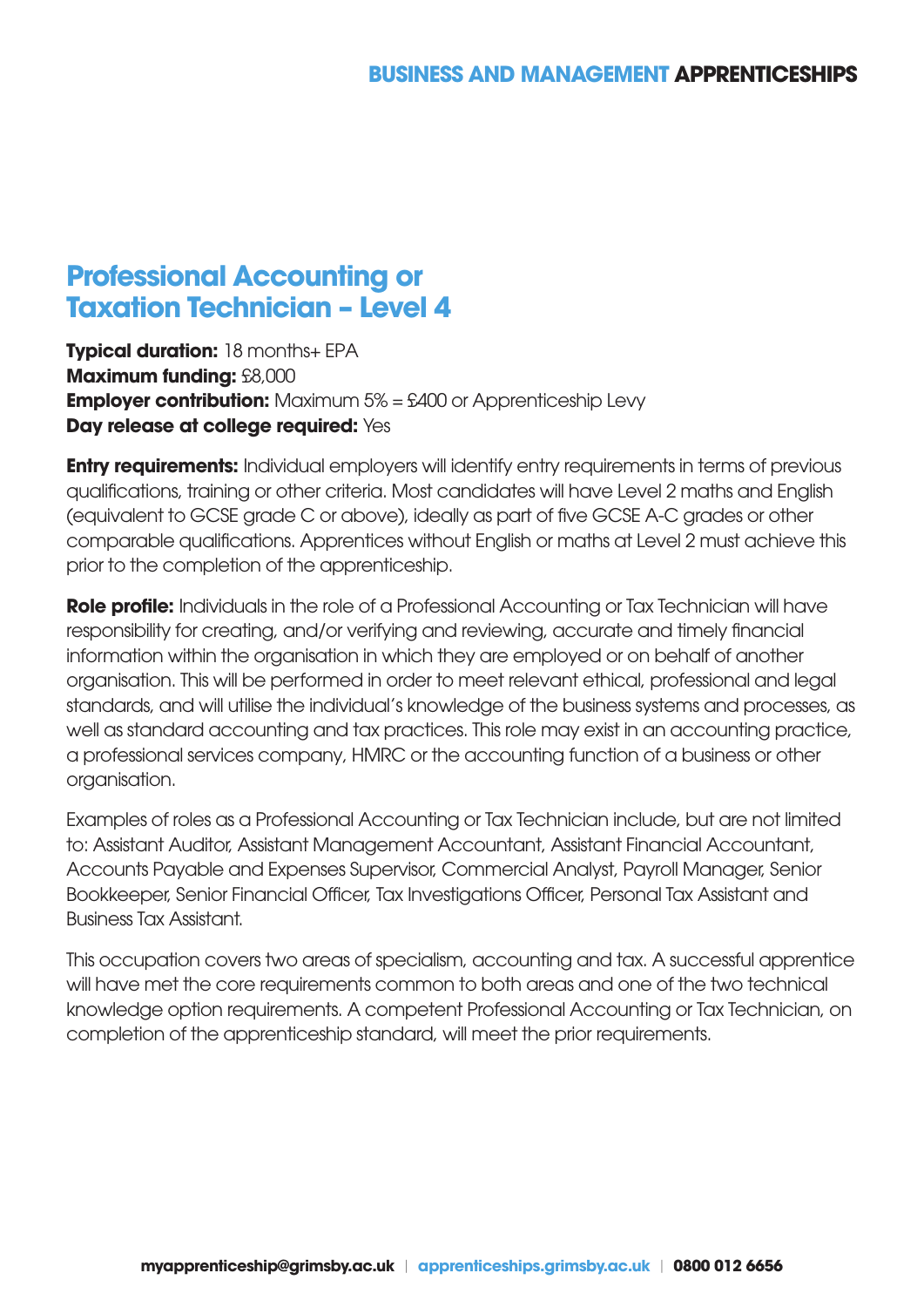## **TRANSPORT AND LOGISTICS**

### **Supply Chain Operator - Level 2**

**Typical duration: 12 months+ EPA Maximum funding:** £3,000 **Employer contribution:**  $5\% = \text{\textsterling}150$  or Apprenticeship Levy **Day release at college required:** No

**Entry requirements:** If not already achieved, the apprentice will have to achieve Level 1 English and maths and take the test for Level 2 prior to taking their end-point-assessment.

**Role profile:** Supply Chain Operators are primarily responsible for managing the movement of goods for a variety of customers across all sectors. There are two pathways available, Traffic Office - managing the movement of goods for a variety of customers and Removals Operatives - the preparation for and performance of packing/unpacking and moving household, office and other furniture, goods and equipment into or out of new premises or storage or preparation for transit, both domestically and internationally. This apprenticeship covers the knowledge, skills and behaviours needed to progress in this profession, including communication, processes and technology, customer service, safe handling, teamwork and showing commitment among others.

#### **Supply Chain Warehouse Operator - Level 2**

**Typical duration:** 12 months+ EPA **Maximum funding:** £3,000 **Employer contribution:**  $5\% = $150$  or Apprenticeship Levy **Day release at college required:** No

**Entry requirements:** If not already achieved, the apprentice will have to achieve Level 1 English and maths and take the test for Level 2 prior to taking their end-point-assessment.

**Role profile:** Warehouse Operatives work in a variety of warehouse environments. Work activities include taking deliveries, checking for damaged/missing items, storing goods, moving stock by various methods, picking/packing orders, loading goods for dispatch, maintaining stock records and documentation, and cleaning. This apprenticeship covers the knowledge, skills and behaviours needed to progress in this profession, including safe and controlled driving, safe working, relevant regulation, use of IT systems, communication and teamwork among others.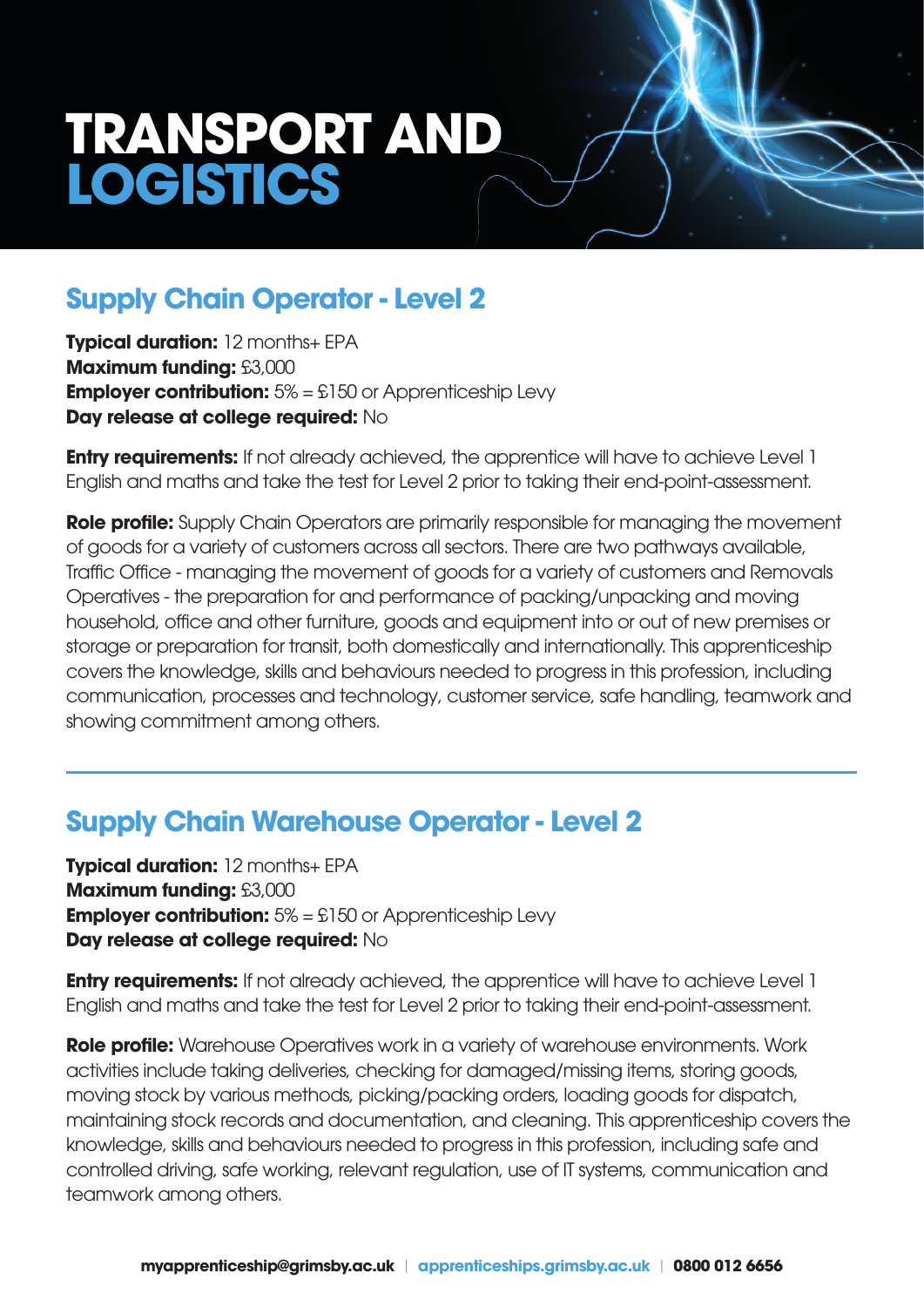### **Autocare Technician - Level 2**

**Typical duration:** 30 months+ EPA **Maximum funding:** £12,000 **Employer contribution:**  $5\% = \text{\pounds}600$  or Apprenticeship Levy **Day release at college required:** Yes

**Entry requirements:** Individual employers will set their own selection criteria for applicants. It is however recommended that candidates can demonstrate an interest in the occupation as well as an ability to work in an organised and methodical way to identify and solve problems; also demonstrate an ability to communicate both orally and in writing.

**Role profile:** An Autocare Technician carries out a range of services and repairs to cars, car derived vans and light goods vehicles, working in an Autocare or "Fast-Fit" Centre, which may be part of a national chain or operated by a regional/local independent group/owner. An Autocare Technician requires a unique combination of technical, retail and customer service skills. They will use a range of tools, measuring and diagnostic equipment to identify & repair simple system faults.

The Autocare Technician has to demonstrate expertise not only in the technical elements of their role and have a good grasp of the practical and theoretical aspects of the vehicle systems they service, but also needs to have excellent telephone, customer handling (including how to handle difficult customers and deal with customer disappointment) and effective sales skills, as well as strong problem solving and self-organisation skills. They must be able to work as part of a team but also operate independently, understand how their centre operates from a commercial perspective and how their actions contribute to business results, whilst maintaining a high standard of workmanship.

Please Note: This Standard does not on its own qualify apprentices to work on air-conditioning systems. Employers who require apprentices to work on air-conditioning systems must also provide the F-Gas qualification.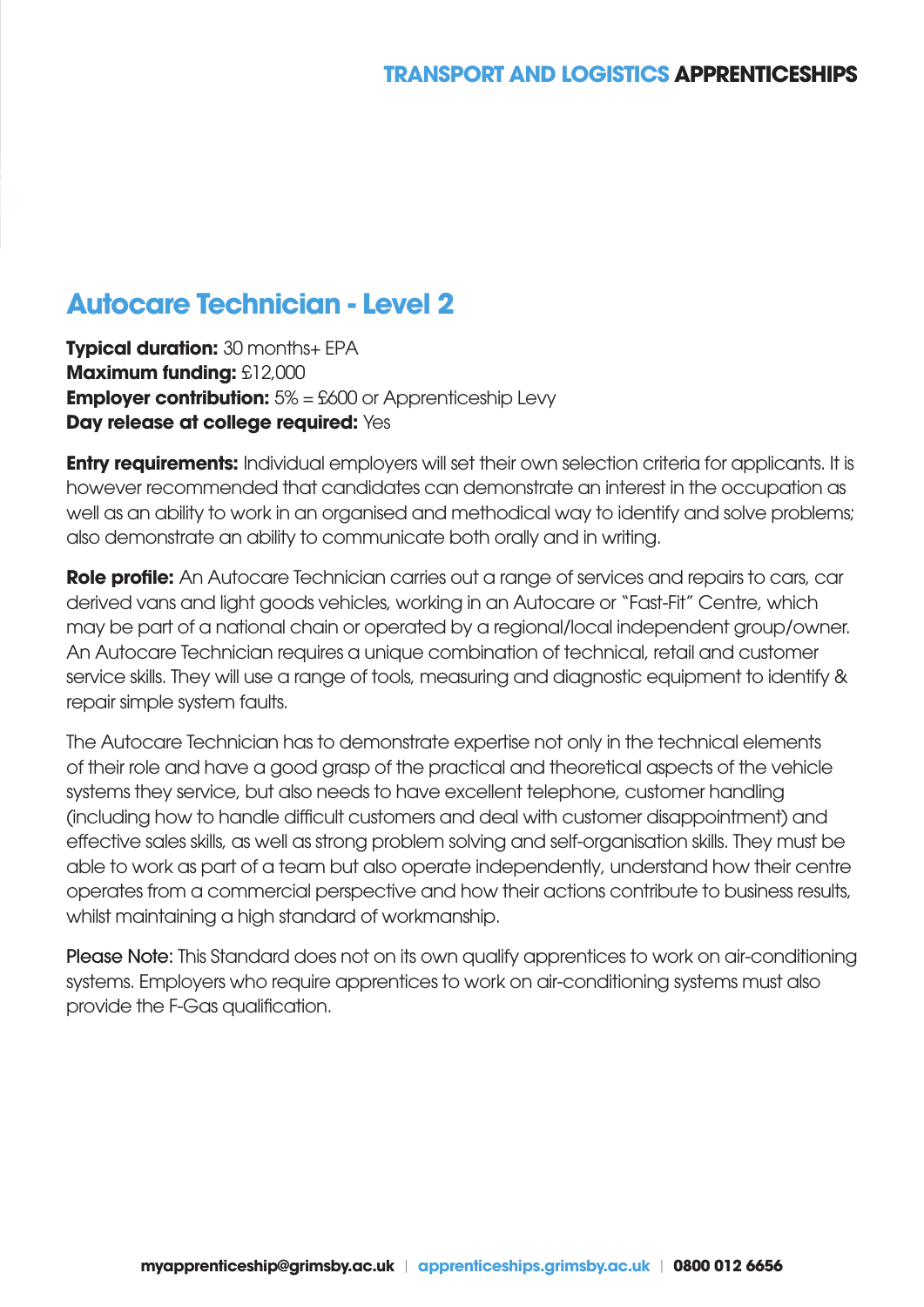### **Motor Vehicle Service and Maintenance Technician (Light Vehicle) - Level 3**

**Typical duration:** 36 months+ EPA **Maximum funding:** £15,000 **Employer contribution:**  $5\% = $750$  or Apprenticeship Levy **Day release at college required: Yes** 

**Entry requirements:** Whilst any entry requirements will be a matter for individual employers, typically an apprentice might be expected to already have the following qualities: an interest in the way vehicles operate; ability to demonstrate general analytical and mechanical skills, a capacity for mechanical reasoning and the potential to research, analyse and solve problems; well organised, methodical and good attention to detail; good spatial awareness; able to work in a team and to communicate well both orally and in writing; cares about delivering excellent service – both internally and externally to colleagues and customers.

**Role profile:** A Motor Vehicle Service and Maintenance Technician services and repairs light vehicles such as cars and vans and works either in dealerships which focus on a particular manufacturer, or in an independent garage which deals with many different makes of vehicles.

The automotive retail industry provides employment for over half a million employees who work for approximately 70,000 employers. It is a major contributor to the UK economy. In a large dealership the Technician will typically report to the Workshop Controller, who in turn reports to the Aftersales Manager and liaises with the Service Reception. In smaller garages the Technician will report directly to the owner or Garage Manager.

The technician must be able to work independently but also operate as an effective team member and have good customer handling skills. They will understand how their workshop and the dealership/garage functions from a commercial perspective and identify ways in which they can work more efficiently. Technicians working in large dealerships work with other departments, for example carrying out work for the sales department and ordering parts from the parts department, whereas apprentices in smaller independent garages may be called upon to carry out some of the function of the other departments themselves, for example managing their own delivery of parts.

The Technician will work on all the systems found within the vehicle. The day-to-day work ranges from replacing simple parts through to solving complex faults with the use of diagnostic methods and equipment. The tasks faced are constantly changing, driven by the introduction of ever more complex technologies and diagnostic techniques.

The growing complexity of today's vehicles, and the pressure to deliver a high-quality customer experience, requires the retail automotive sector to attract and train high calibre individuals and this is reflected in the elements of the Standard.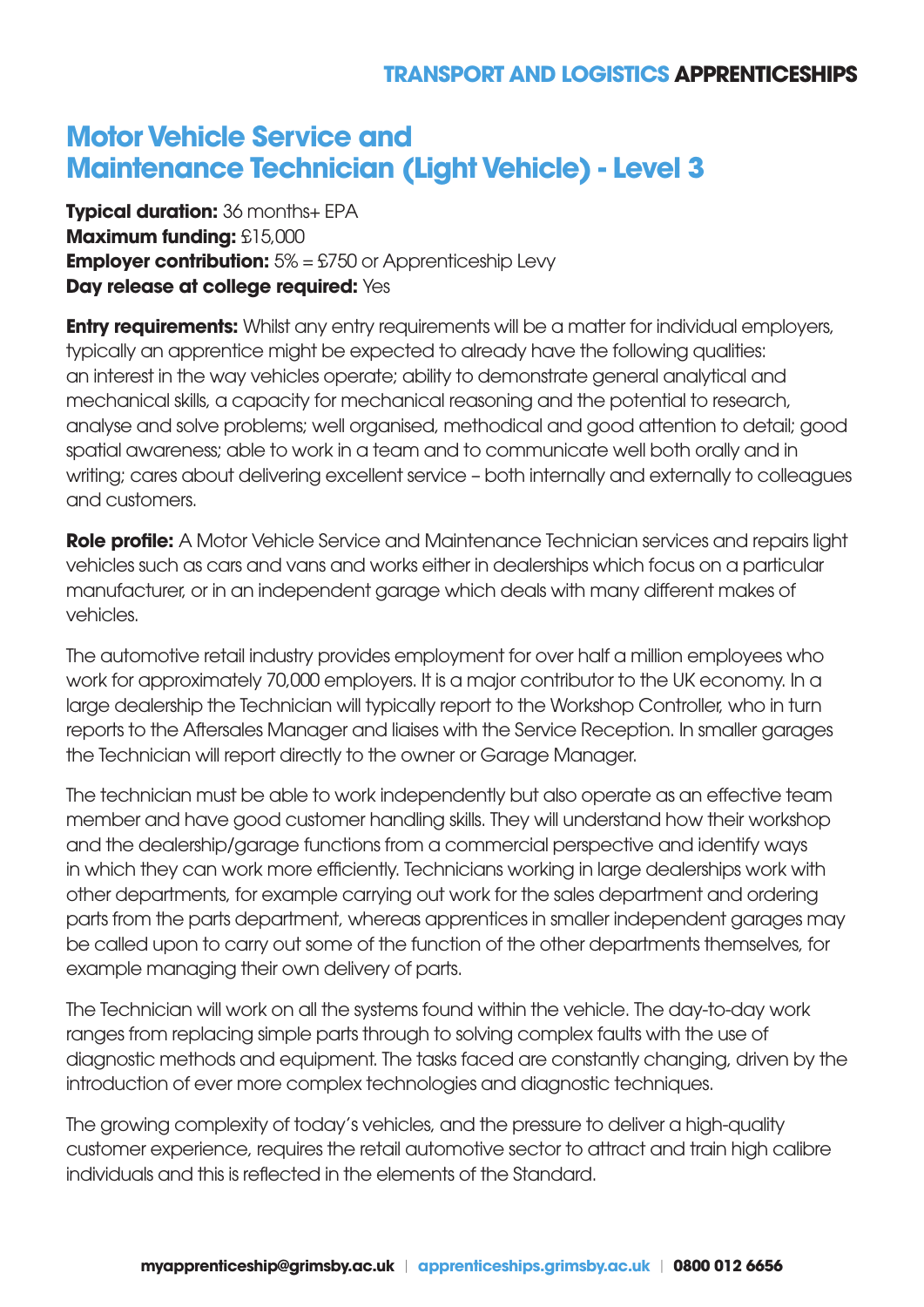#### **Motor Vehicle Service and Maintenance Technician (Heavy Vehicle) - Level 3**

**Typical duration:** 36 months+ EPA **Maximum funding:** £15,000 **Employer contribution:**  $5\% = $750$  or Apprenticeship Levy **Day release at college required:** Yes

**Entry requirements:** Individual employers will set their own selection criteria for the applicants. It is however recommended that to optimise the chance of selection, candidates can demonstrate an interest in how the HV industry operates as well as ability to work in an organised and methodical way to analyse and solve problems; be able to demonstrate mechanical skills; also demonstrate an ability to communicate both orally and in writing.

**Role profile:** A Heavy Vehicle (HV) Technician services, inspects and repairs HVs, categorised by the Department of Transport as category N2 or N3, and associated trailers, with the associated ancillaries. They work in either a dealership that focuses on a particular manufacturer, or for an independent garage, franchise or large fleet operator that deals with many different makes of vehicles.

They work on all the systems found within the vehicle. The nature of the work ranges from replacing simple parts through to solving complex faults with the use of diagnostic methods and equipment. The day-to-day tasks faced by the Technician are constantly changing, driven by the introduction of ever more complex technologies and diagnostic techniques.

Today's Technician has to demonstrate expertise in the technical side of their role. They must have strong problem-solving skills and a good grasp of the theoretical and practical aspects of vehicles systems and associated ancillaries. They must be able to work independently but also operate as an effective team member, understanding how their workshop and the dealership/garage/branch functions from a commercial perspective, have good customer handling skills and identify ways in which they can work more efficiently. The growing complexity of today's vehicles and the pressure to deliver a high-quality customer experience requires the retail automotive sector to attract and train high calibre individuals and this is reflected in the elements of the Standard.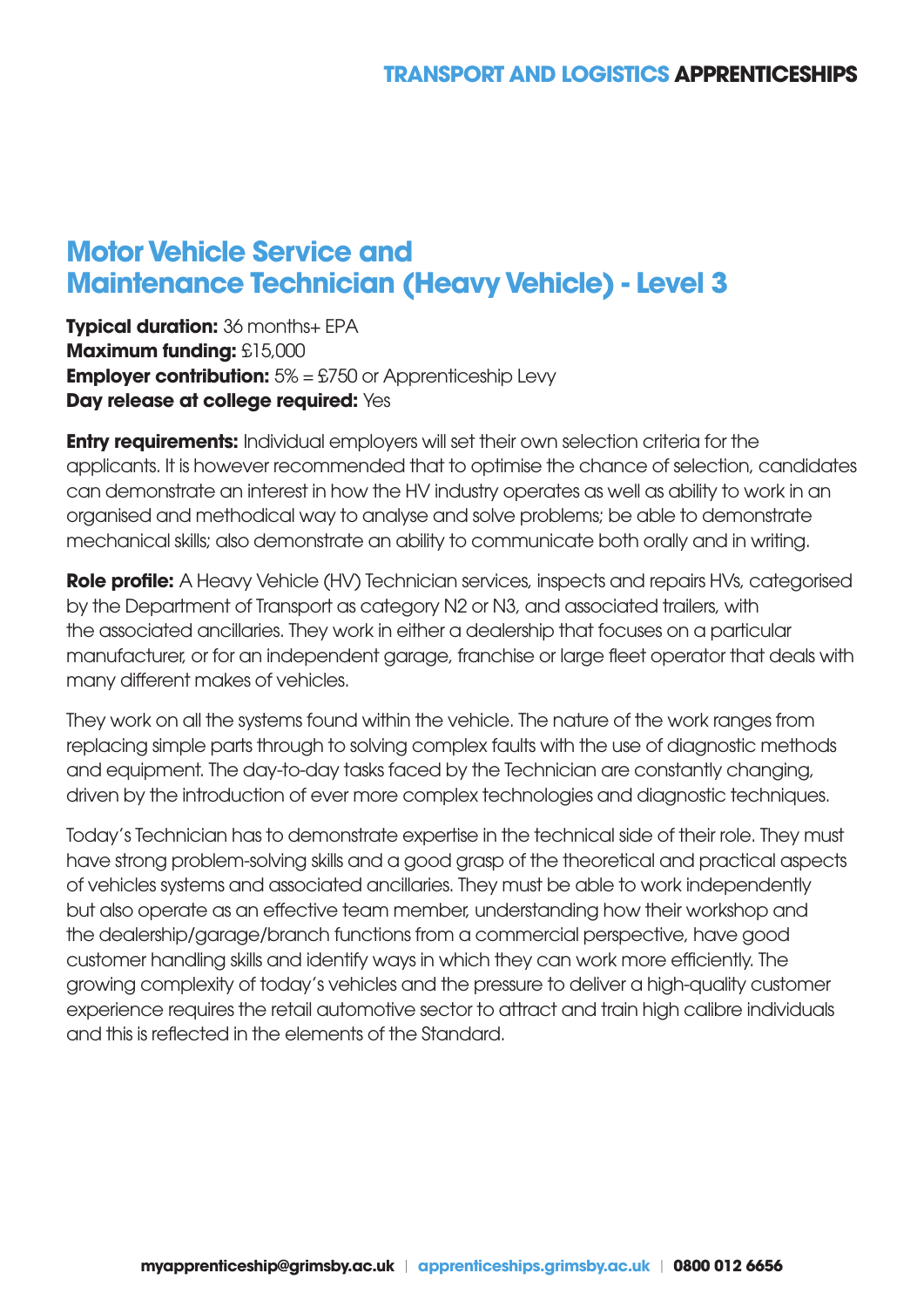### **Port Operative - Level 2**

**Typical duration: 12 months+ EPA Maximum funding:** £8,000 **Employer contribution:**  $5\% = \text{\pounds}400$  or Apprenticeship Levy **Day release at college required:** No

**Entry requirements:** Individual employers will determine their own entry requirements but due to the nature of the role it is expected that candidates will meet certain medical standards of physical health. Possession of a driving licence is likely to be advantageous.

**Role profile:** Port Operatives have key roles in enabling businesses to deliver on time and safely. Cargo can include any goods imported to, or exported from the UK, such as cars, food, manufactured goods and raw materials and the work they do depends on the type of ship or cargo. Operatives in larger ports tend to specialise, but smaller ports often require them to perform a wide range of duties.

Port operatives may be involved in:

- Loading, unloading, handling and securing cargo (including general, bulk, project, liquid and freight containers)
- **•** Warehousing, storage and retrieval e.g. checking, marking and despatching cargo
- **•** Roll-on/roll-off (RoRo) vessel operations, e.g. moving all kinds of wheeled vehicles via ramps
- **•** On-shore mooring and vessel handling operations
- **•** Passenger operations e.g. directing passengers and handling baggage
- **•** Workplace transport operations, e.g. directing and moving driving vehicles/cargo
- **•** Infrastructure operations e.g. operating lock gate and bridges.

Operate heavy machinery, operate specialised port operating equipment (such as shipto-shore container and general cargo cranes, conveyor belts/suction pipes for grain and pipelines for oil tankers) and lifting and handling equipment (such as mobile cranes, lift trucks, materials handlers, straddle carriers, reach stackers etc.). A Port Operative may be required to work on board any type and size of moored or anchored vessel in a port. Port Operatives typically work in teams under the direction of a supervisor and are an essential part of the core function of a port and maintaining a safe environment. Working hours may include unsocial hours and working outdoors in inclement weather is probable. There may be some on-call requirement and shift and weekend work is likely. The Port Operative's occupation is most commonly broken down into cargo and passenger roles.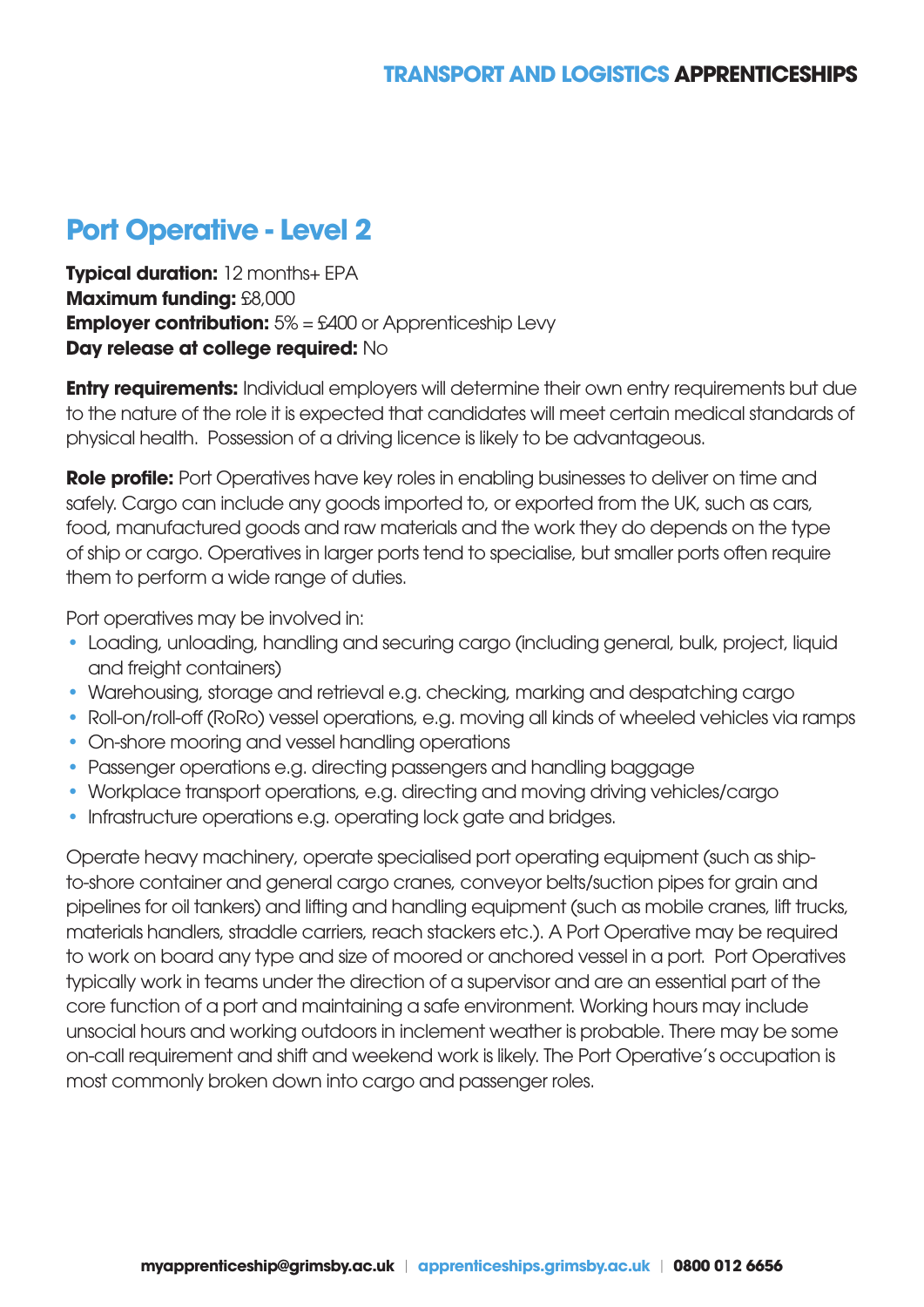### **Marine Pilot - Level 5**

**Typical duration: 30 months+ EPA Maximum funding:** £18,000 **Employer contribution:**  $5\% = $900$  or Apprenticeship Levy **Day release at one of our sites required:** Yes

**Entry requirements:** Individual employers will determine their own entry requirements; but due to the nature of the role it is expected that candidates will meet certain medical standards of physical health.

**Role profile:** As an island nation over 95% of trade by volume goes by vessel through over 100 ports around the United Kingdom. Approximately 750 Marine Pilots are employed to safely navigate these vessels from sea to berth or berth to sea within the ports jurisdiction.

A Marine Pilot has responsibility for the safe navigational conduct of a vessel throughout its passage from sea to berth or berth to sea. They also have a statutory duty to report any defects or deficiencies on the piloted vessel. A Marine Pilot will work closely with the Captain and other members of the crew, who may be of any nationality. They must also be able to use the vessels navigational and communications equipment, liaising with other vessels and the harbour marine control centre.

Before boarding a vessel, a Marine Pilot is required to prepare a passage plan for the voyage from sea to berth or berth to sea. This will take into account the size, draft and operating characteristics of the vessel as well as tides, the marine environment and the weather and give consideration to any need for tugs to assist the manoeuvring.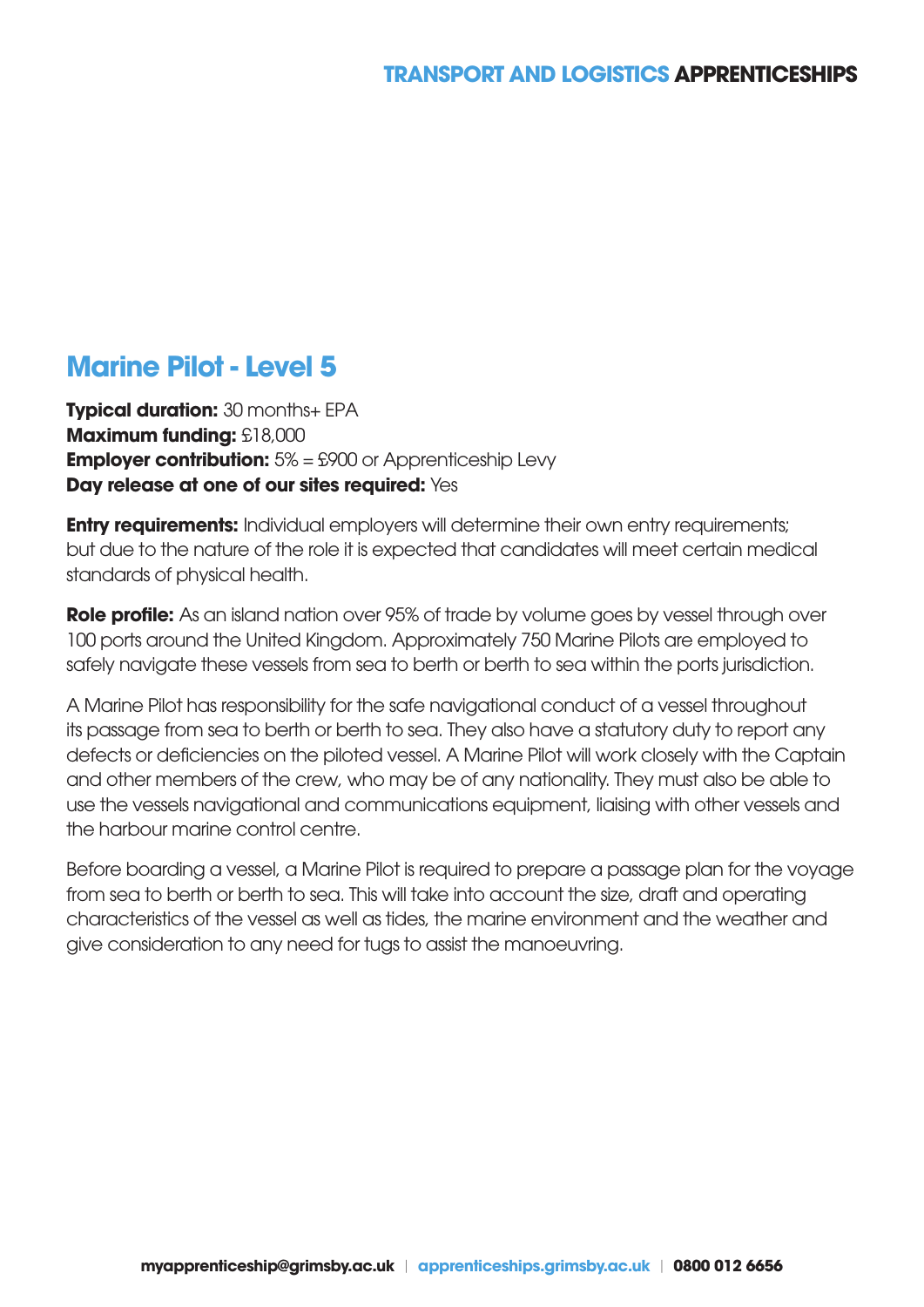## **ENGINEERING AND MANUFACTURING**

### **Engineering Operative - Level 2**

**Typical duration: 12 months+ EPA Maximum funding:** £6,000 **Employer contribution:**  $5\% = $300$  or Apprenticeship Levy **Day release/attendance on campus required:** Yes

**Entry requirements:** Individual employers will set the selection criteria for their apprenticeships.

**Role profile:** Engineering Operatives are predominantly involved in engineering operations which are key to the success of the Manufacturing and Engineering sector allowing employers to grow their business while developing a work force with the relevant skills and knowledge to enhance the sustain the sector.

The role covers a wide range of common and job specific skills sets that can be transferred across the manufacturing engineering industry sectors during the course of their careers. Dependent on the sector that they are employed in there may be subtle differences in terms of composition and application of the job role specific skills and knowledge they will require, however the core skills and knowledge will be the same regardless of the sector/area they work in.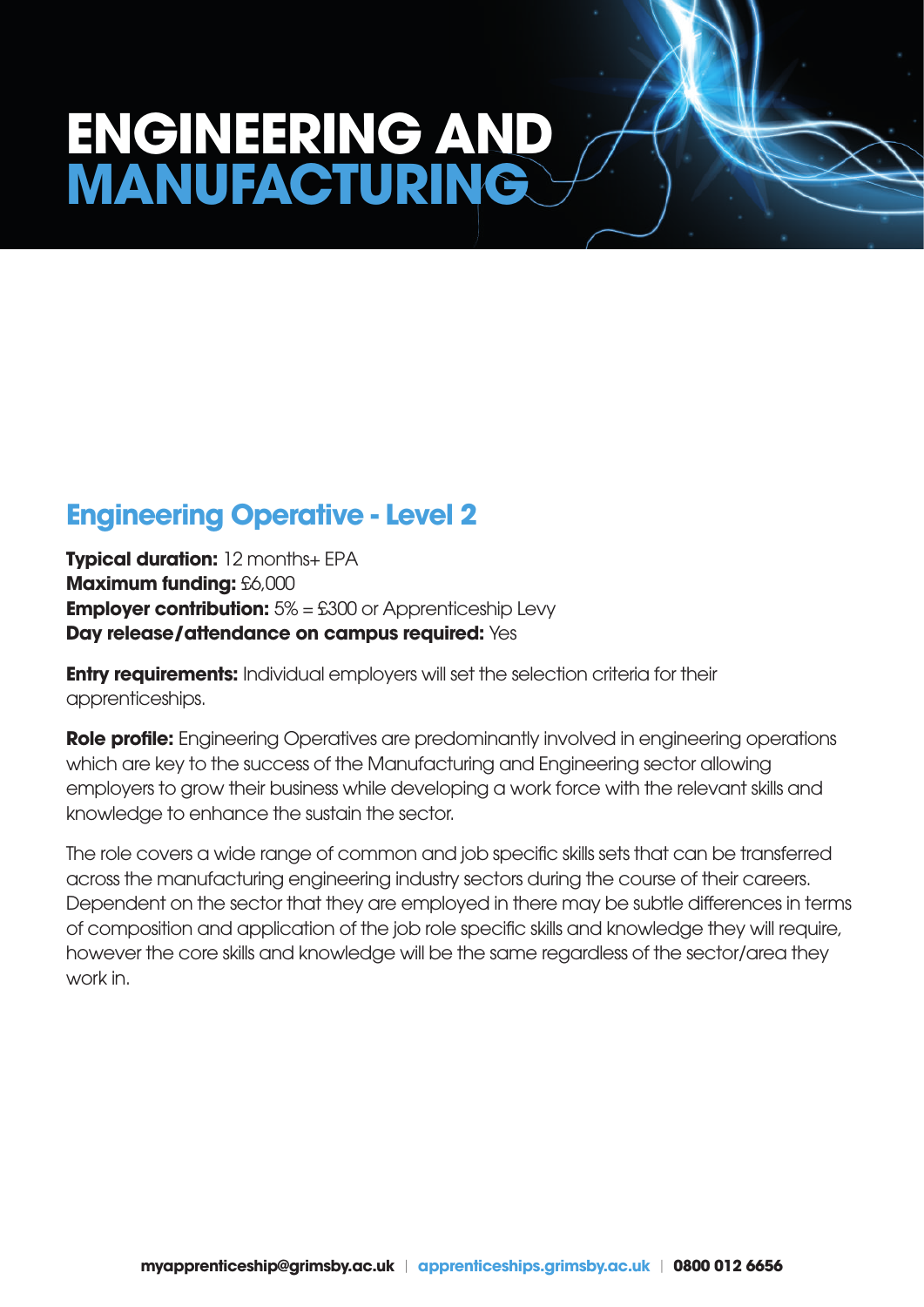### **Maintenance Operations Engineering Technician - Level 3**

**Typical duration:** 36 months+ EPA **Maximum funding:** £26,000 **Employer contribution:**  $5\% = \text{\textsterling}1,300$  or Apprenticeship Levy **Day and block release required at college (1 year off the job):** Yes

**Entry requirements:** Typically, three GCSEs at grade C or higher including maths, English and science, or equivalent and/or relevant experience.

**Role profile:** Maintenance & Operations Engineering Technicians covers seven roles: Electrical Technicians; Mechanical Technicians; Control & Instrumentation Technicians; Wind Turbine Technicians; Electrical System and Process Control Technicians; Electromechanical Technicians and Plant Operations Technicians. They will maintain the safety, integrity and effective operation of plant and equipment in one or more of the following industries that are part of or have activities that are part of the broader national infrastructure-engineering Sector: the electricity generating environment, which may use a range of different fuels including coal, gas, nuclear, wind and other renewable sources; telecommunications power plants; oil and gas refining; nuclear waste reprocessing; processing and production of chemicals; pharmaceuticals; human and animal food; cosmetics; petrochemicals; sewerage and the exploration and exploitation of oil and gas.

Electrical/Mechanical/Control and Instrumentation/Wind Turbine Technicians will work on various types of plant and equipment commonly found throughout the engineering industry sectors and the Technicians can be expected to migrate through these sectors during the course of their careers. Dependent upon the sector that they are employed in there may be subtle differences in terms of the composition and application of the plant and equipment. However, the fundamental principles of operation will be the same regardless of the engineering sector.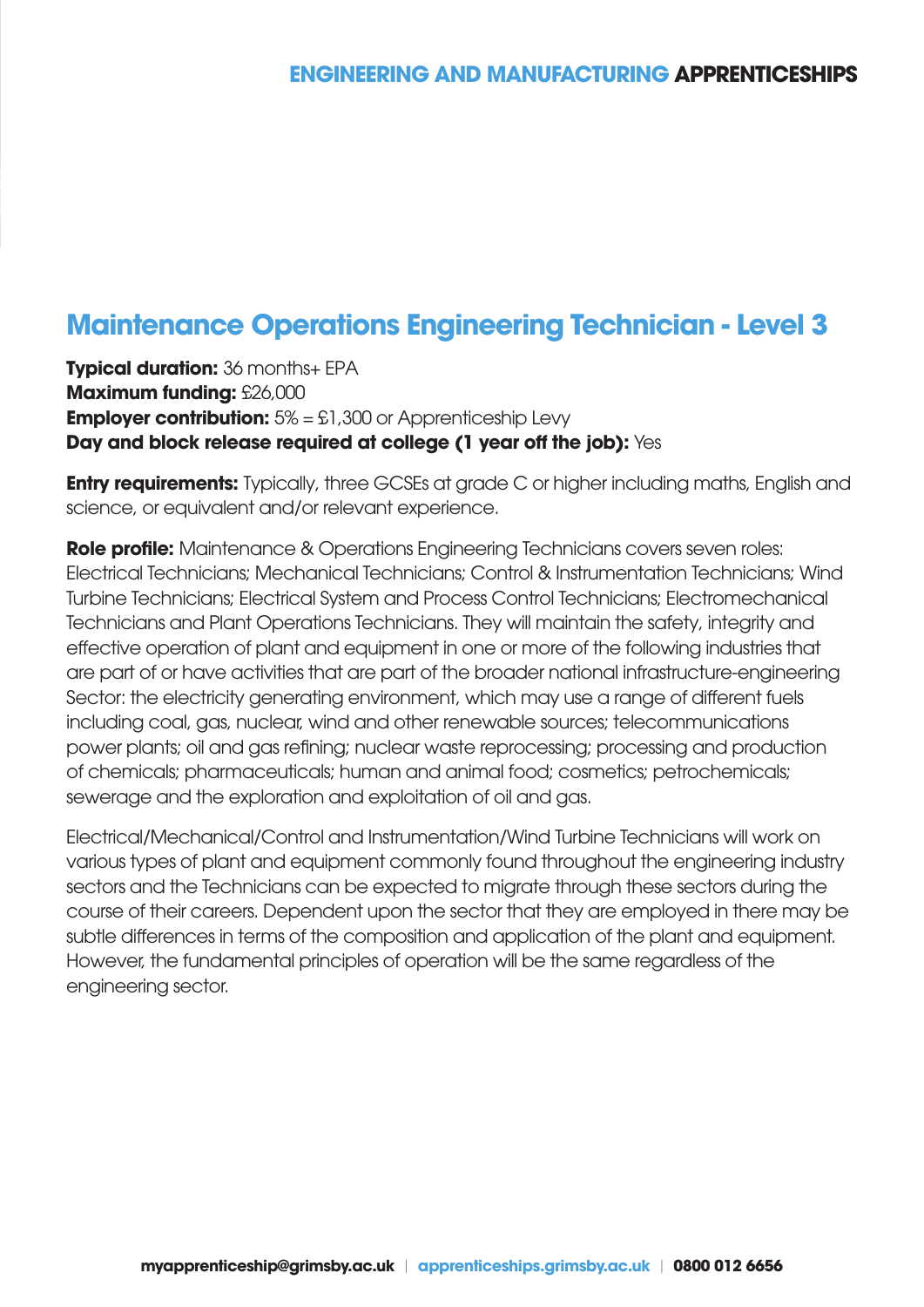### **Metal Fabricator - Level 3**

**Typical duration: 42 months+ EPA Maximum funding:** £27,000 **Employer contribution:**  $5\% = \text{\textsterling}1,350$  or Apprenticeship Levy **Day and block release required at college (1 year off the job):** Yes

**Entry requirements:** Individual employers will set the recruitment and selection criteria for their apprenticeships. In order to optimise success, candidates will typically have four GCSEs at Grade C/4 or equivalent, including maths, English and a science.

**Role profile:** This occupation is found in the advanced manufacturing engineering and engineering construction sectors.

The broad purpose of the occupation is to carry out metal fabrication work using things such as rolled steel joists, columns, channels, steel plate and metal sheet etc.

Work includes manufacturing bridges, oil rigs, ships, petro-chemical installations, cranes, platforms, aircraft, automotive and machinery parts, sheet metal enclosures, equipment supports, and anything that can be fabricated out of metal. Fabricators can work alone or in teams, in factories or on operational sites.

Fabricators use a large range of metals including steel, aluminium and titanium at a range of thicknesses from 0.5mm up to over 20mm. The size and weight of the fabrications can range from components that can easily be picked up by hand, to massive structures that require several cranes to manipulate.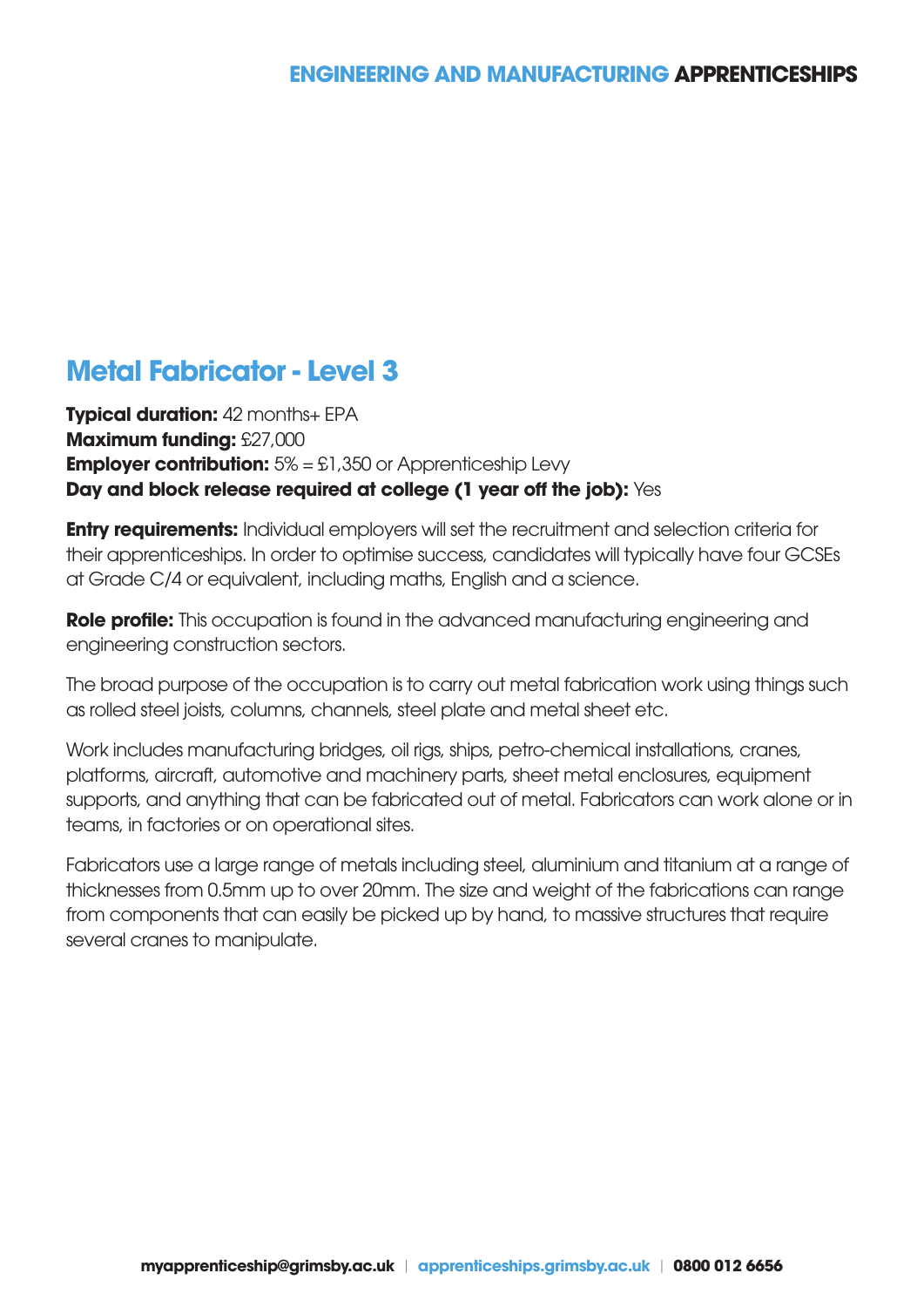#### **Food and Drink Process Operator - Level 2**

**Typical duration:** 12 months+ EPA **Maximum funding:** £5,000 **Employer contribution:**  $5\% = $250$  or Apprenticeship Levy **Day release required:** No

**Entry requirements:** Individual employers will set the selection criteria for their apprenticeships.

**Role profile:** This occupation is found in the food and drink manufacturing sector. Companies range in size, from small to large. They may produce one type of food and drink product or a range of products. Products may include biscuits, cakes, confectionery, fresh fruit, ready-to-eat and ready-to cook food, sandwiches, salads, soft drinks, and wraps. Process operators typically work on production lines within food and drink manufacturing businesses. The broad purpose of the occupation is to complete food and drink processing procedures to contribute to the manufacture of safe and compliant food products. They support technical operators to complete start up, set up, line changeovers, and shut down of food and drink production lines and machinery. They monitor product quality throughout against key performance indicators. With a team focus, they prepare for the on-coming shift and provide handovers. Contributing to continuous improvement, stock control and audits is also part of the role.

In their daily work they interact with other process operatives, technical operators and maintenance teams – depending on company size and structure. They typically report to an operational manager. They work under direct supervision.

They are responsible for following Standard Operating Procedures (SOPs). This is to ensure food safety, health and safety, environment and sustainability, quality, and customer requirements are met whilst working as part of a team to meet deadlines, productivity and efficiency targets.

They are likely to be required to work shifts, including unsociable hours.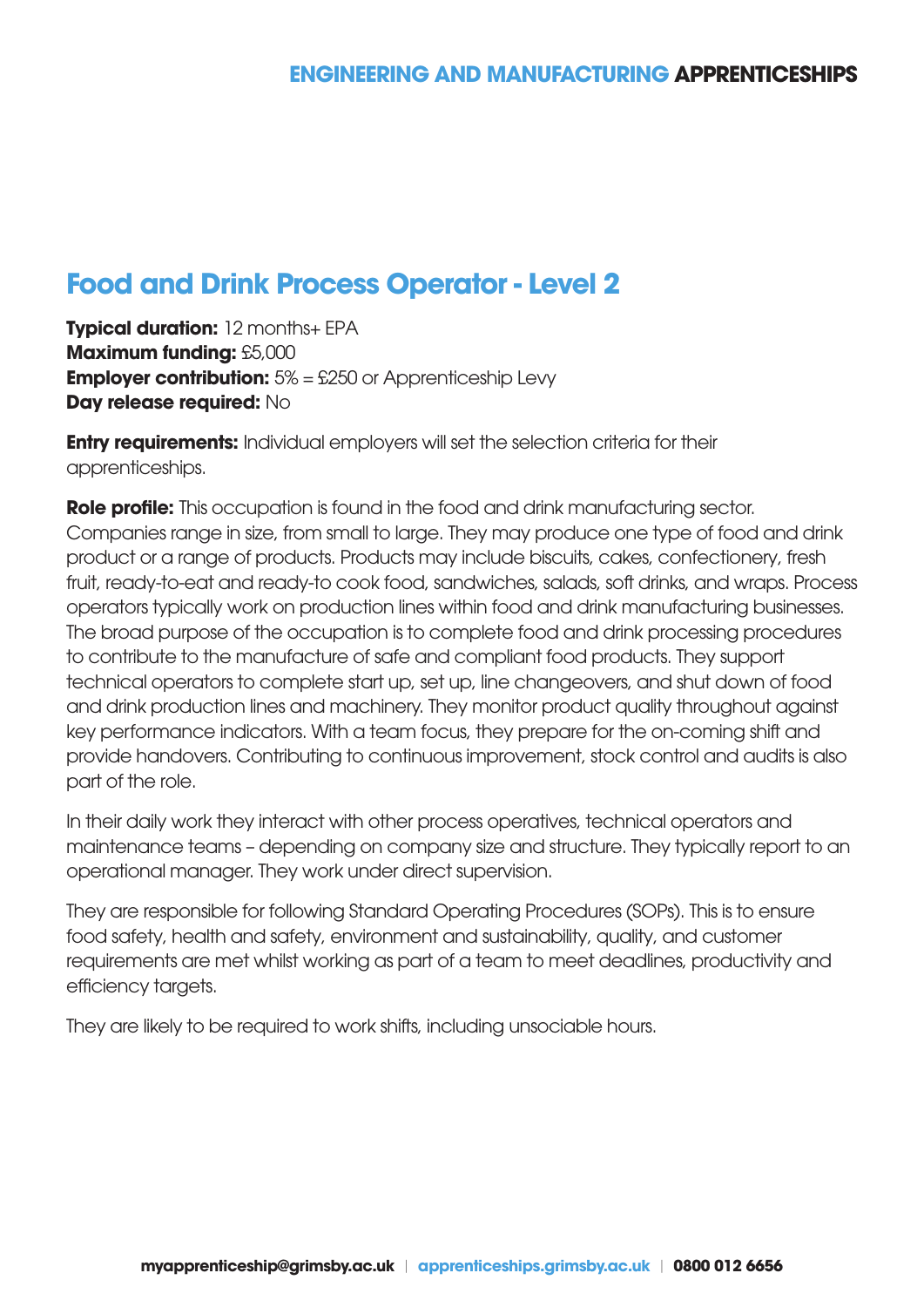#### **Food and Drink Technical Operator - Level 3**

**Typical duration: 30 months+ EPA Maximum funding:** £16,000 **Employer contribution:**  $5\% = $800$  or Apprenticeship Levy **Day release required:** No

**Entry requirements:** Individual employers will set the selection criteria for their apprenticeships

**Role profile:** This occupation is found in the food and drink manufacturing sector. Companies are in the main large. They may produce one type of food and drink product or a range of products. Products may include biscuits, cakes, confectionery, fresh fruit, ready-toeat and ready-to cook food, sandwiches, salads, soft drinks, and wraps.

The broad purpose of the occupation is to support the manufacture of quality food and drink products. They conduct start-up, close-down, changeover, and handovers in the manufacturing process, often using highly automated equipment and technology. They keep the manufacturing process running through operating machinery, front-line fault diagnosis and resolution, asset care, and performing basic maintenance.

A key focus for technical operators is food safety, through monitoring Hazard Analysis Critical Control Points and recording the results. As they operate in a regulated environment, they may be involved in conducting internal audits and supporting external audits to demonstrate compliance. Demonstrating compliance will also involve completing and updating documents, risk assessments, and completing traceability records. Food and drink manufacturing is often a team activity.

Technical operators may help to develop and support others through training and setting an example. They strive to continuously improve performance and quality (considering safety, quality, driving value). They support the implementation of new products or processes. During incidents, such as fires, accidents or near misses, they implement incident management procedures. Manufacturing process technicians will spend time on the production lines and off-line while working on activities such as projects. They are likely to be required to work shifts, including unsociable hours.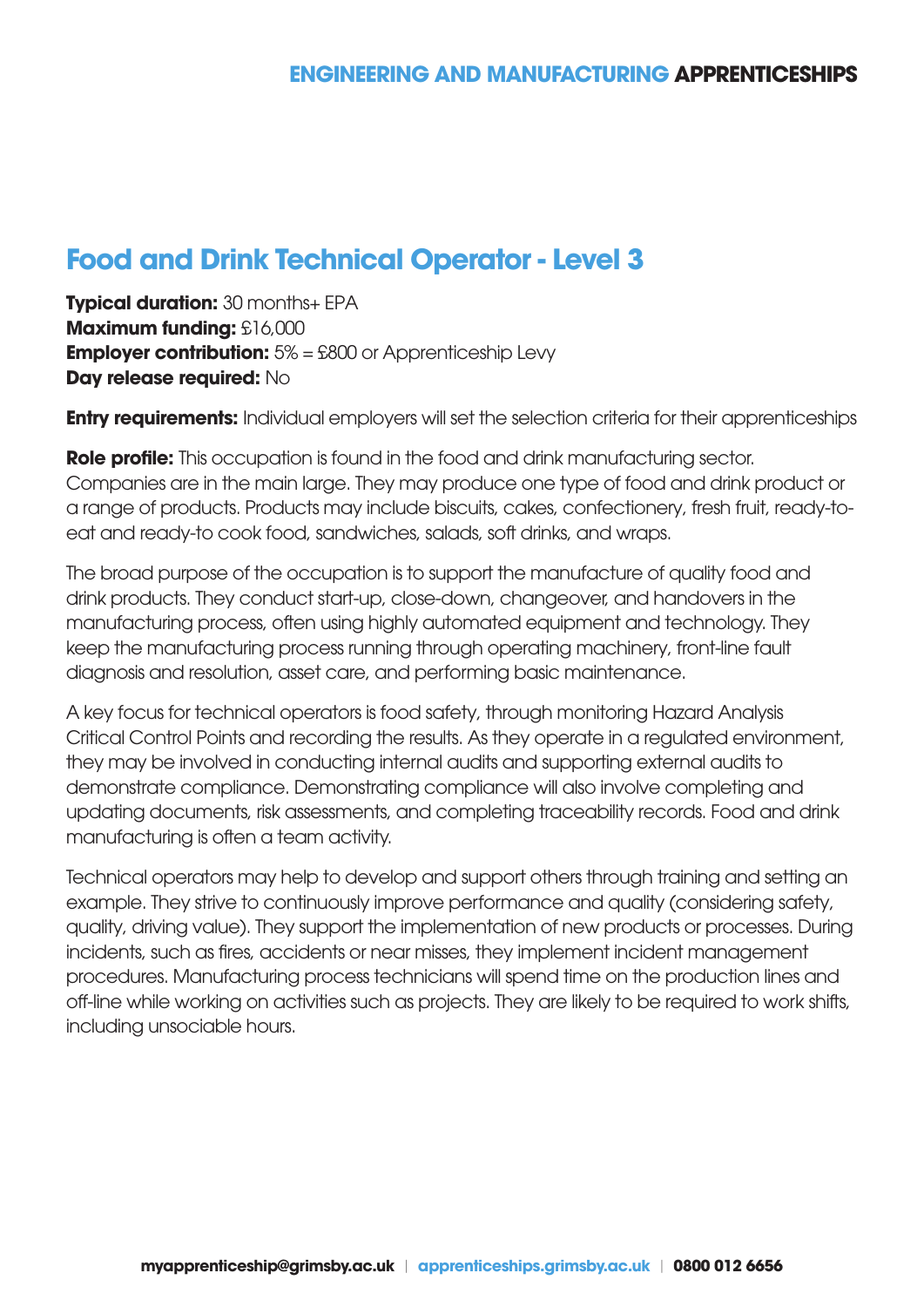## **CONSTRUCTION TRADES**

### **Engineering Construction Pipefitter – Level 3**

**Typical duration:** 36 months+ EPA **Maximum funding:** £21,000 **Employer contribution:**  $5\% = \pounds1,050$  or Apprenticeship Levy **Day release at college required:** Yes

**Entry requirements:** Individual employers will set their own criteria; these may include a minimum of three GCSEs (or equivalent) at grade C or above, including English, maths and a science or technology based subject. Apprentices without Level 2 English and maths will need to achieve this level prior to taking the end-point-assessment.

**Role profile:** The Pipefitter is a vital engineering construction role, working within strictly defined processes and procedures to exacting standards. This often involves working on major infrastructure projects for example power stations and oil and gas facilities both in the UK and overseas engineering construction industry.

The Pipefitter can work in hazardous environments which can include working at height, over water and in confined spaces. The Pipefitter role encompasses the positioning, assembly, fabrication, maintenance, repair and decommissioning of piping systems within engineering construction, both on construction sites or at commercial fabrication facilities. This can include working in environments with systems that may carry water, steam, food, pharmaceutical, chemicals, gas, hydrocarbons or fuel which may be used in cooling, heating, lubricating and other processes. The Pipefitter works with various pipe materials such as ferrous and non-ferrous metals, plastics and composites.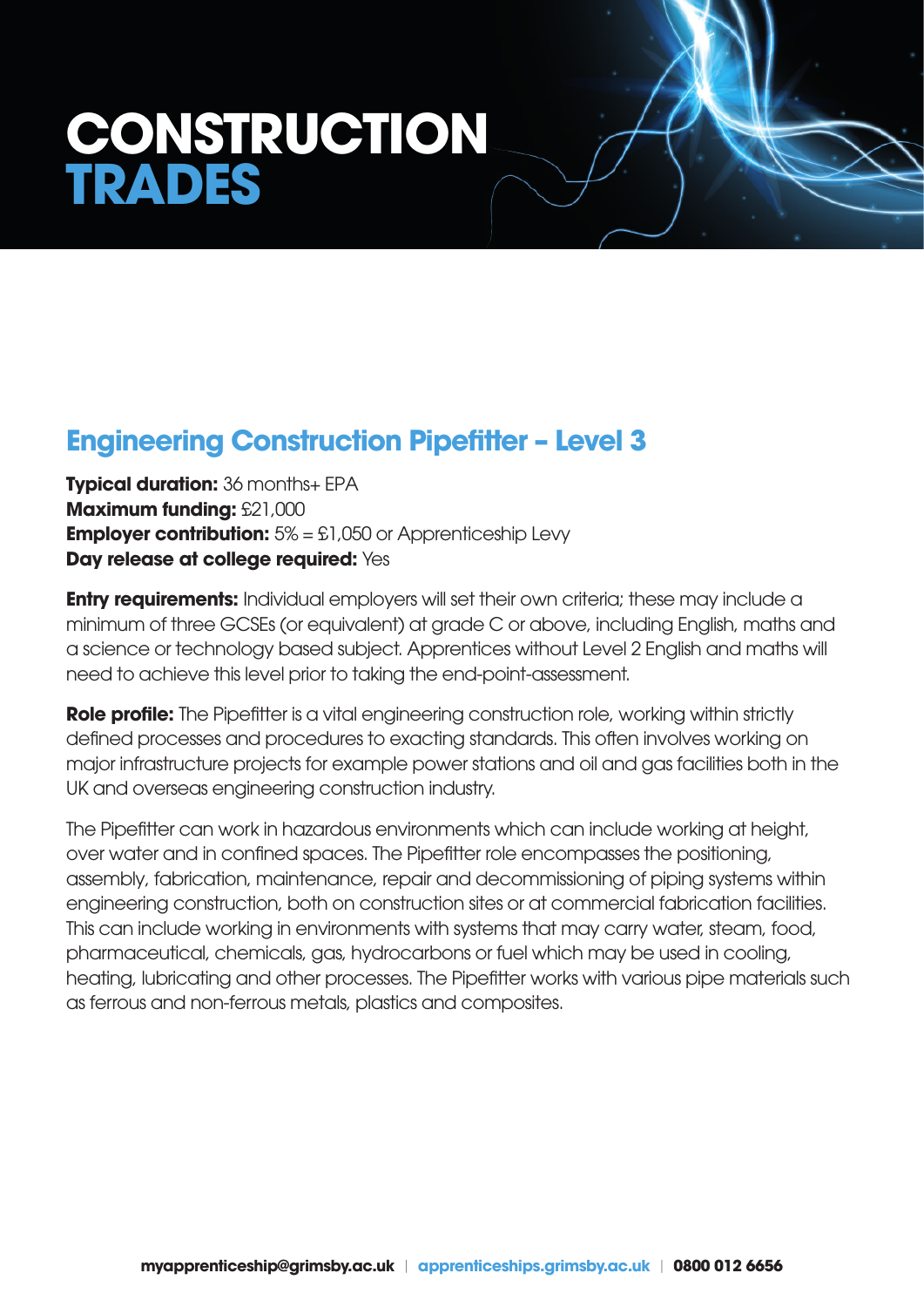#### **Carpentry & Joinery – Level 2**

**Typical duration: 24 months+ EPA Maximum funding:** £11,000 **Employer contribution:**  $5\% = $550$  or Apprenticeship Levy **Day release at college required:** Yes

**Entry requirements:** Individual employers will set the selection criteria for their apprenticeships.

**Role profile:** This occupation is found in both the new build and refurbishment construction sector. The construction industry is central to creating the homes, schools, hospitals, energy and transport infrastructure society needs. There is growing demand for carpenters and joiners to help meet the need for new homes.

The broad purpose of the occupation is working with building materials (most often wood) to create and install building components. This typically involves shaping and cutting materials, installing finished materials like partitions, doors, staircases, window frames, mouldings, timber floor coverings and erecting structural components such as floor joists and roofs. All work needs to be carried out safely, using the appropriate tools and to the quality specified.

This occupation includes two different options and people will either work on a construction site as a Site Carpenter or in a workshop as an Architectural Joiner.

#### **Advanced Carpentry & Joinery – Level 3**

**Typical duration:** 15 months+ EPA **Maximum funding:** £11,000 **Employer contribution:**  $5\% = $550$  or Apprenticeship Levy **Day release at college required:** Yes

**Entry requirements:** Individual employers will set the selection criteria for their apprenticeships.

**Role profile:** This occupation is found in both the new build and refurbishment construction sector. The construction industry is central to creating the homes, schools, hospitals, energy and transport infrastructure society needs. There is growing demand for carpenters and joiners to help meet the need for new homes.

The broad purpose of the occupation is working with building materials (most often wood) to create and install building components. This typically involves shaping and cutting materials, installing finished materials like partitions, doors, staircases, window frames, mouldings, timber floor coverings and erecting structural components such as floor joists and roofs. All work needs to be carried out safely, using the appropriate tools and to the quality specified.

This occupation includes two different options and people will either work on a construction site as an Advanced Site Carpenter or in a workshop as an Advanced Architectural Joiner.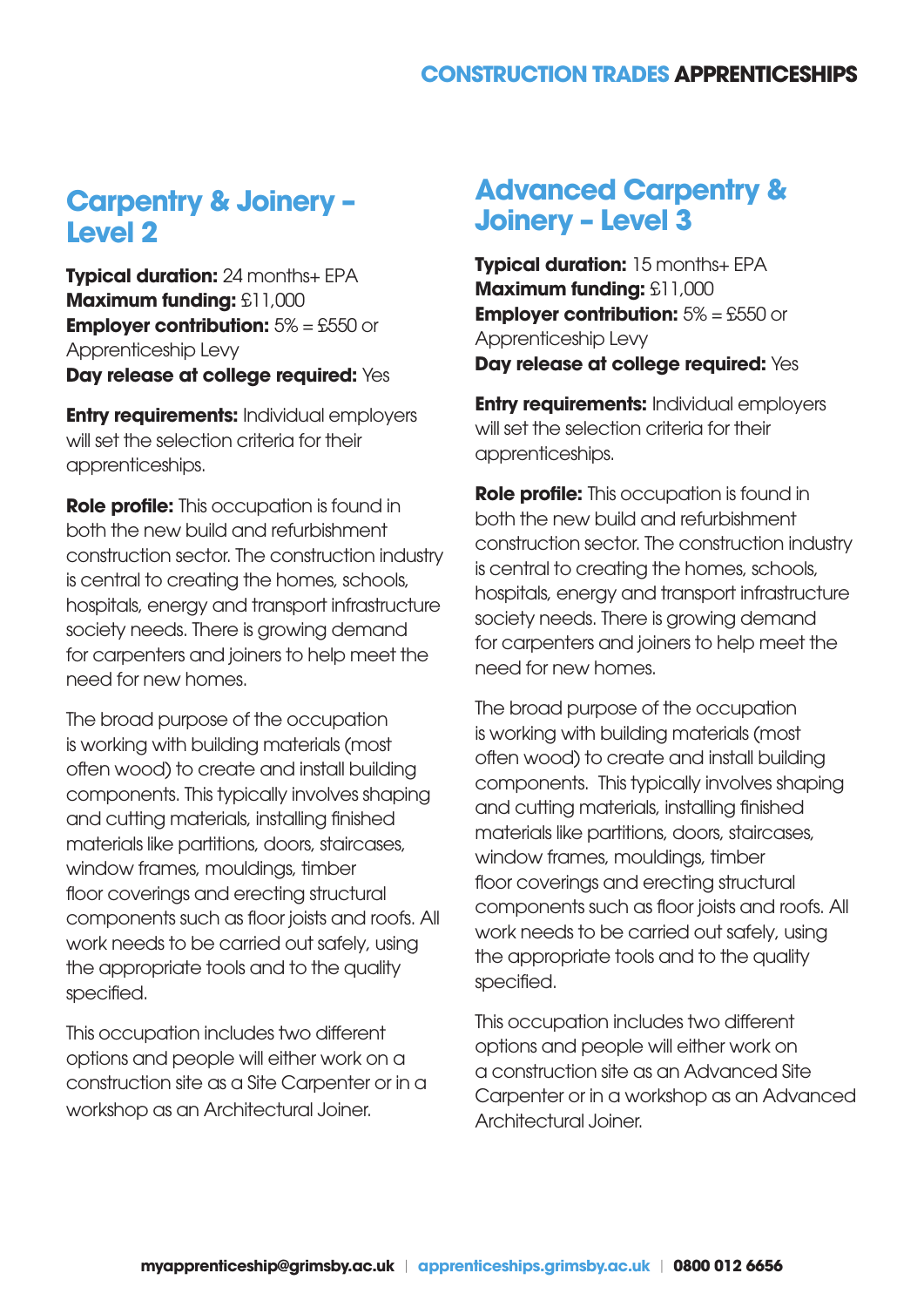#### **Installation Electrician and Maintenance Electrician - Level 3**

**Typical duration:** 42 months+ EPA **Maximum funding:** £18,000 **Employer contribution:**  $5\% = $900$  or Apprenticeship Levy **Day release at college required:** Yes

**Entry requirements:** Individual employers will identify any relevant entry requirements in terms of previous qualifications, trainability tests, or other criteria. Most candidates will have English and mathematics at Level 2 on entry.

**Role profile:** Electricians install, maintain and repair electrical systems in industrial, commercial and domestic environments. Electricians might work in both indoor and outdoor settings. Electrical equipment and systems may include switchboards, motors, cables, fuses, thermal relays, fault current protection switches, heating, lighting, air conditioning and metering equipment as well as crime and fire alarm systems and renewable energy technologies. They are able to work on their own proficiently and work without immediate supervision in the most efficient and economical manner.

They may contribute to the design of electrical systems. They are able to set out jobs from drawings and specifications and requisition the necessary installation materials.

Electrical safety is an important area of an Electricians' work. On completion of their work the electrical systems must be safe to use. They must adhere to safe working practices without endangering themselves or others.

Installation Electricians work on the installation, testing, commissioning and maintenance of low voltage (less than 1000v) electrical and electronic devices and appliances.

Maintenance Electricians work on the maintenance of electrical and electronic installations including automated production systems. Duties include the supervision of the equipment, its maintenance and necessary repairs.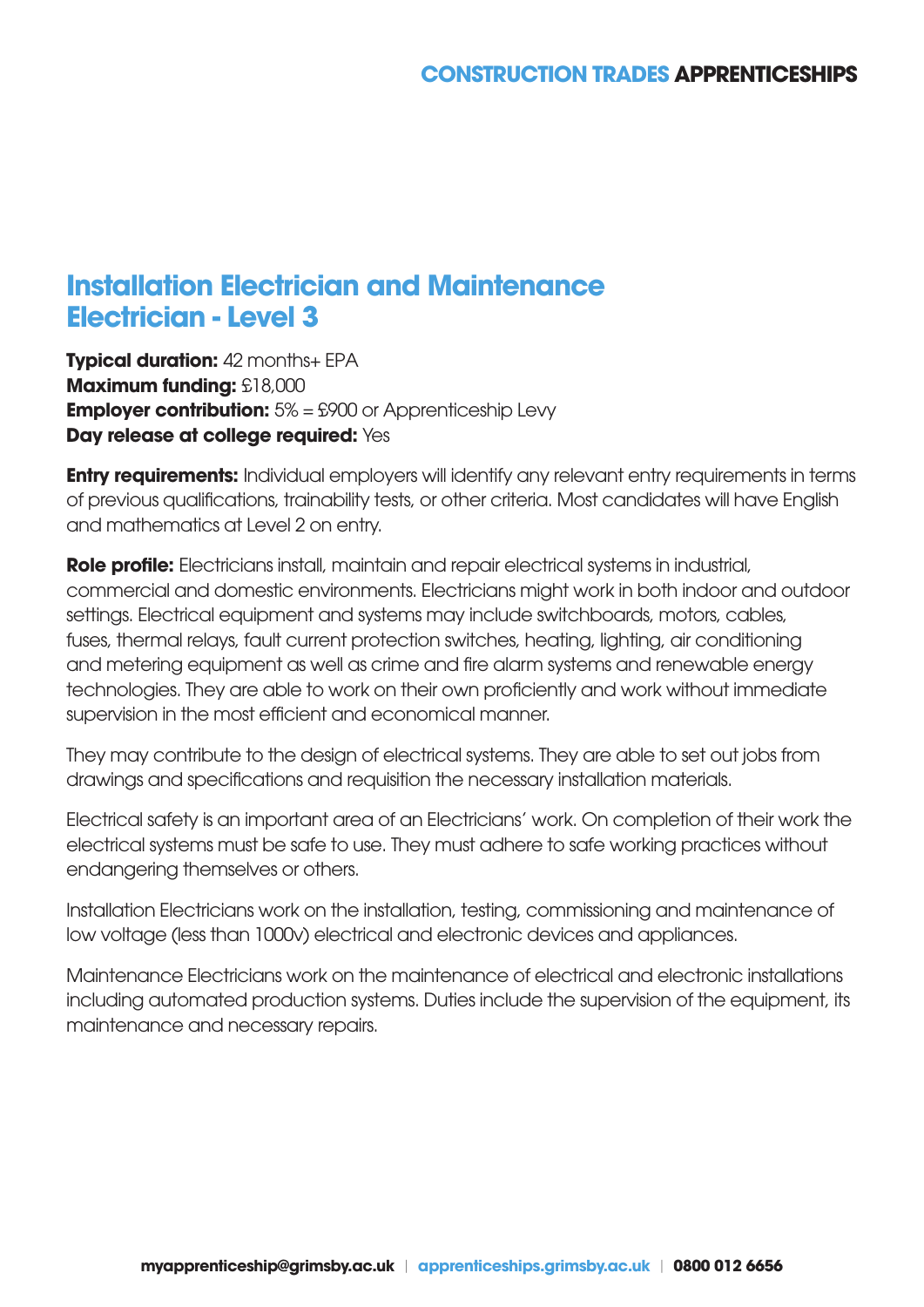### **Plumbing and Domestic Heating Technician - Level 3**

**Typical duration: 48 months+ EPA Maximum funding:** £21,000 **Employer contribution:**  $5\% = \text{\textsterling}1,050$  or Apprenticeship Levy **Day release at college required: Yes** 

**Entry requirements:** Entry requirements will be determined by individual employers. Typically, apprentices will have English and mathematics at Level 2 on entry, and all will have achieved that level prior to taking their end-point-assessment. It will be a requirement that the newly developed Level 3 Plumbing and Domestic Heating Qualification is achieved prior to taking the end-point-assessment.

**Role profile:** Plumbing and Domestic Heating Technicians plan, select, install, service, commission and maintain all aspects of plumbing and heating systems. Plumbing and Domestic Heating Technicians can find themselves working inside or outside a property. Customer service skills and being tidy and respectful are important qualities as they can often find themselves working in customers' homes as well as on building sites.

As a competent Plumbing and Heating Technician, the installation of plumbing and heating systems includes accurate measuring, marking, cutting, bending and jointing metallic and non-metallic pipework. Appliances and equipment can include gas, oil and solid fuel boilers as well as pumps, heat emitters, bathroom furniture or controls as part of a cold water, hot water, and central heating or above ground drainage and rainwater systems. Plumbing and Domestic Heating Technicians are at the forefront of installing new and exciting environmental technologies like heat pumps, solar thermal systems, biomass boilers and water recycling systems. It is important for a plumbing and heating technician to be able to work independently or as a team and use their knowledge and skills to ensure that both the system and appliances are appropriately selected and correctly installed, often without any supervision, and done so in a safe, efficient and economical manner to minimise waste.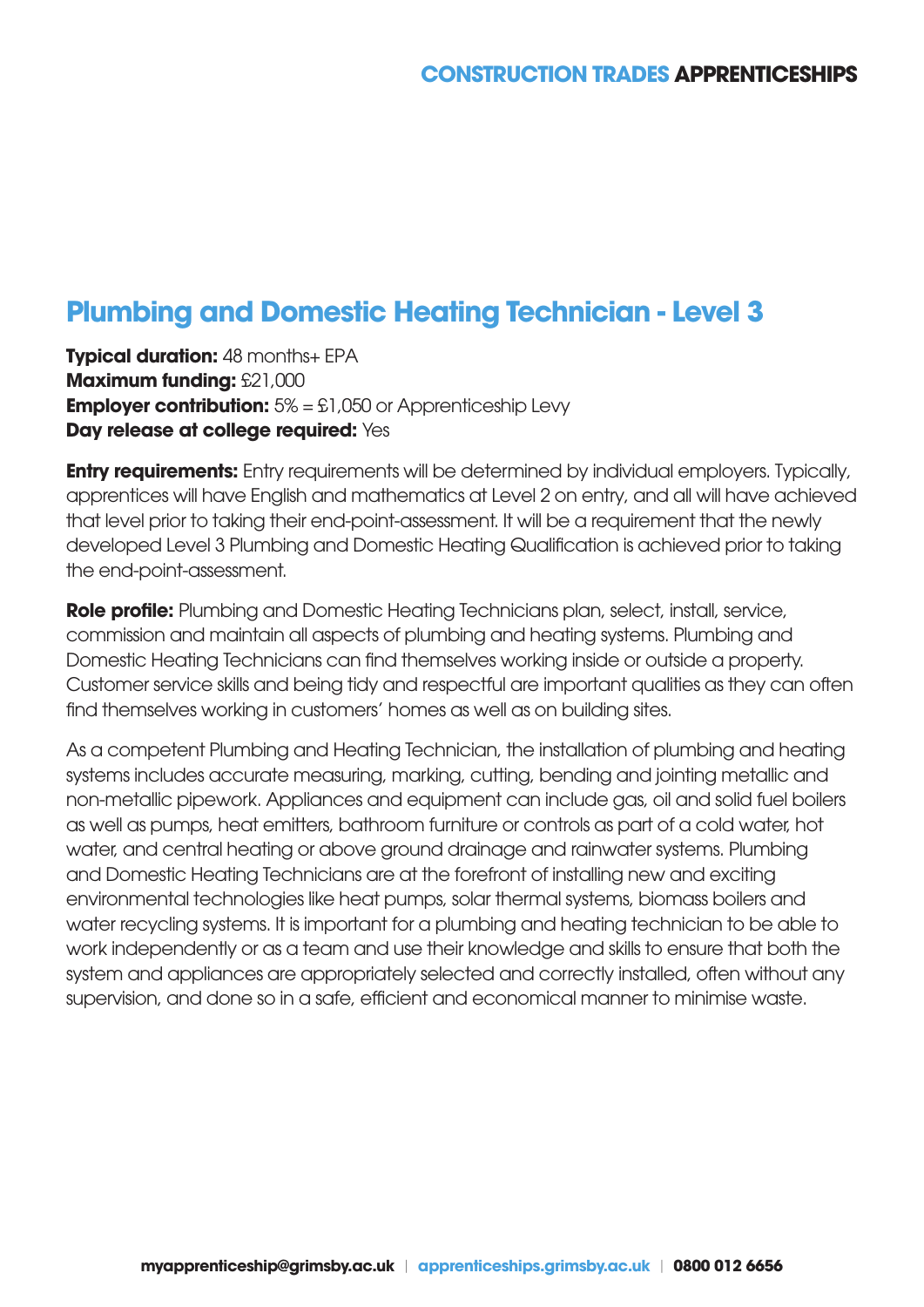#### **Groundworker - Level 2**

**Typical duration:** 18 months+ EPA **Maximum funding:** £9,000 **Employer contribution:**  $5\% = $450$  or Apprenticeship Levy **Day release at college required:** Yes

**Entry requirements:** Entry requirements will be determined by individual employers.

**Role profile:** Groundworkers are the first trade onto a construction and civil engineering site and they work closely with supervisors and engineers in interpreting design specifications to prepare the site ready for the structural building works to take place. They continue their work throughout the construction phase, working with all on-site construction trades, such as bricklayers and plant operatives, up to and including the final completion activities of the project. Their work includes setting out and preparing the sub-surfaces ready for the structural work to begin, installing drainage systems, concreting, constructing roads and pathways and carrying out the finished hard landscaping. Groundworkers are able to transfer between heavy construction and civil engineering sites as well as house building, commercial building and general building sites. Groundworkers work for all types of construction companies from small subcontractors to large main contractors.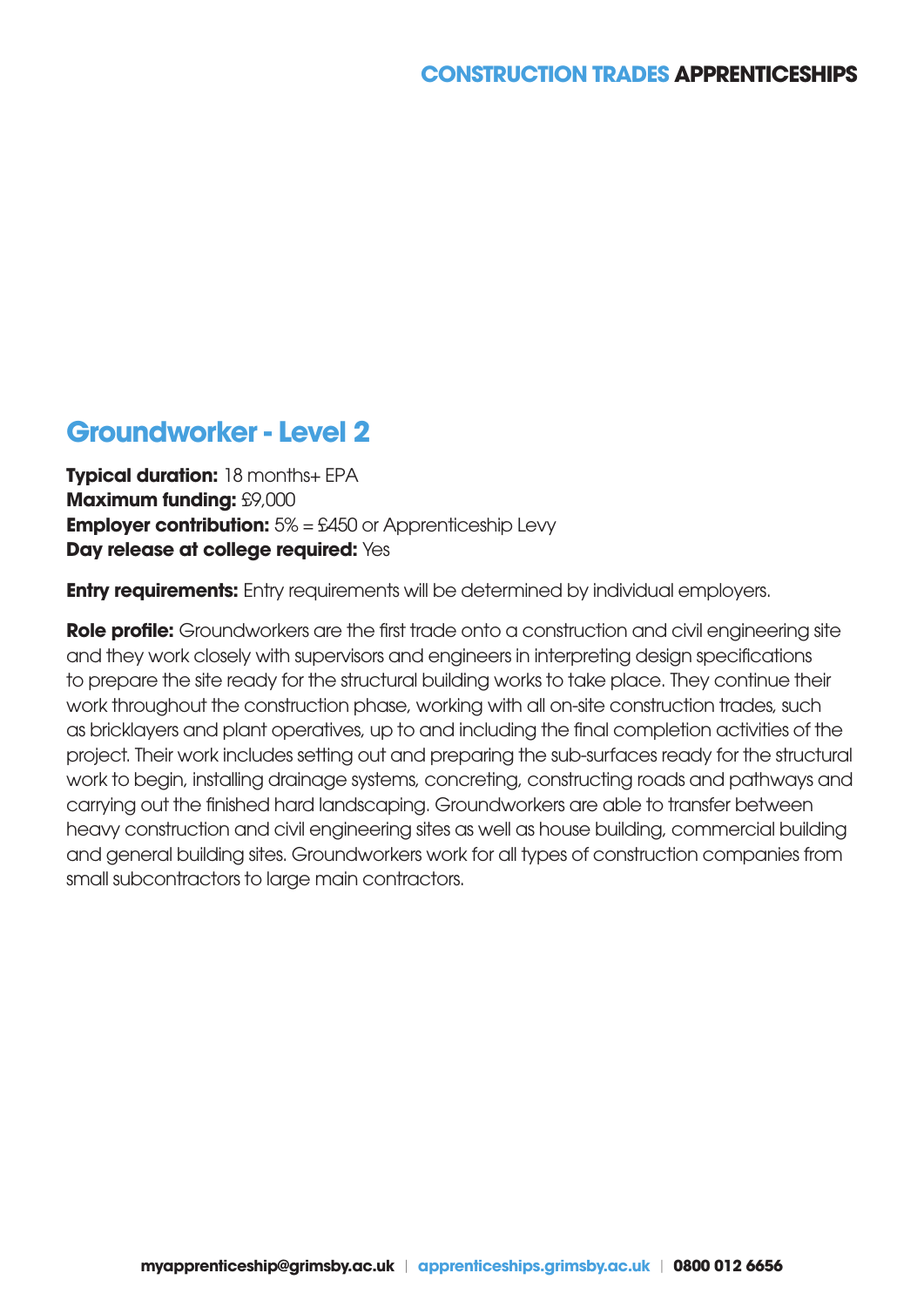## **EDUCATION AND TRAINING**

#### **Early Years Practitioner - Level 2**

**Typical duration:** 12 months+ EPA **Maximum funding:** £4,000 **Employer contribution:**  $5\% = \text{\pounds}200$  or Apprenticeship Levy

**Day release at college required:** No (however regular workshops will be required that may be at employer premises, online or at college)

**Entry requirements:** Entry requirements will be determined by individual employers.

**Role profile:** This occupation is found in a range of private and public settings including; full day care, children's centres, pre-schools, reception classes, playgroups, nursery schools, home based provision, hospitals, social care settings, out of school environments and local authority provision to deliver the Early Years Foundation Stage (EYFS) requirements set by government for the learning, development and care of children from birth to 5 in both indoor and outdoor environments.

The broad purpose of the occupation is to work and interact directly with children on a day-to-day basis supporting the planning of and delivery of activities, purposeful play opportunities and educational programmes within the ethos of the setting. An EYP works as part of a professional team ensuring the welfare and care for children under the guidance and supervision of an Early Years Educator, teacher or other suitably qualified professional in the Early Years Workforce.

#### **Early Years Educator - Level 3**

**Typical duration:** 18 months+ EPA **Maximum funding:** £6,000 **Employer contribution:**  $5\% = $300$  or Apprenticeship Levy

**Day release at college required:** No (however regular workshops will be required that may be at employer premises/online or at college)

**Entry requirements:** Entry requirements will be determined by individual employers.

**Role profile:** Early Years Educators, and other job roles such as nursery nurse and childminders, are highly trained professionals who play a key role in ensuring that young children learn and develop well and are kept healthy and safe. They work in a range of settings including full day care, children's centres, preschools, reception classes and as childminders. They may either be working on their own or supervising others to deliver the Early Years Foundation Stage (EYFS) requirements set by government for the learning, development and care of children from birth to five years old.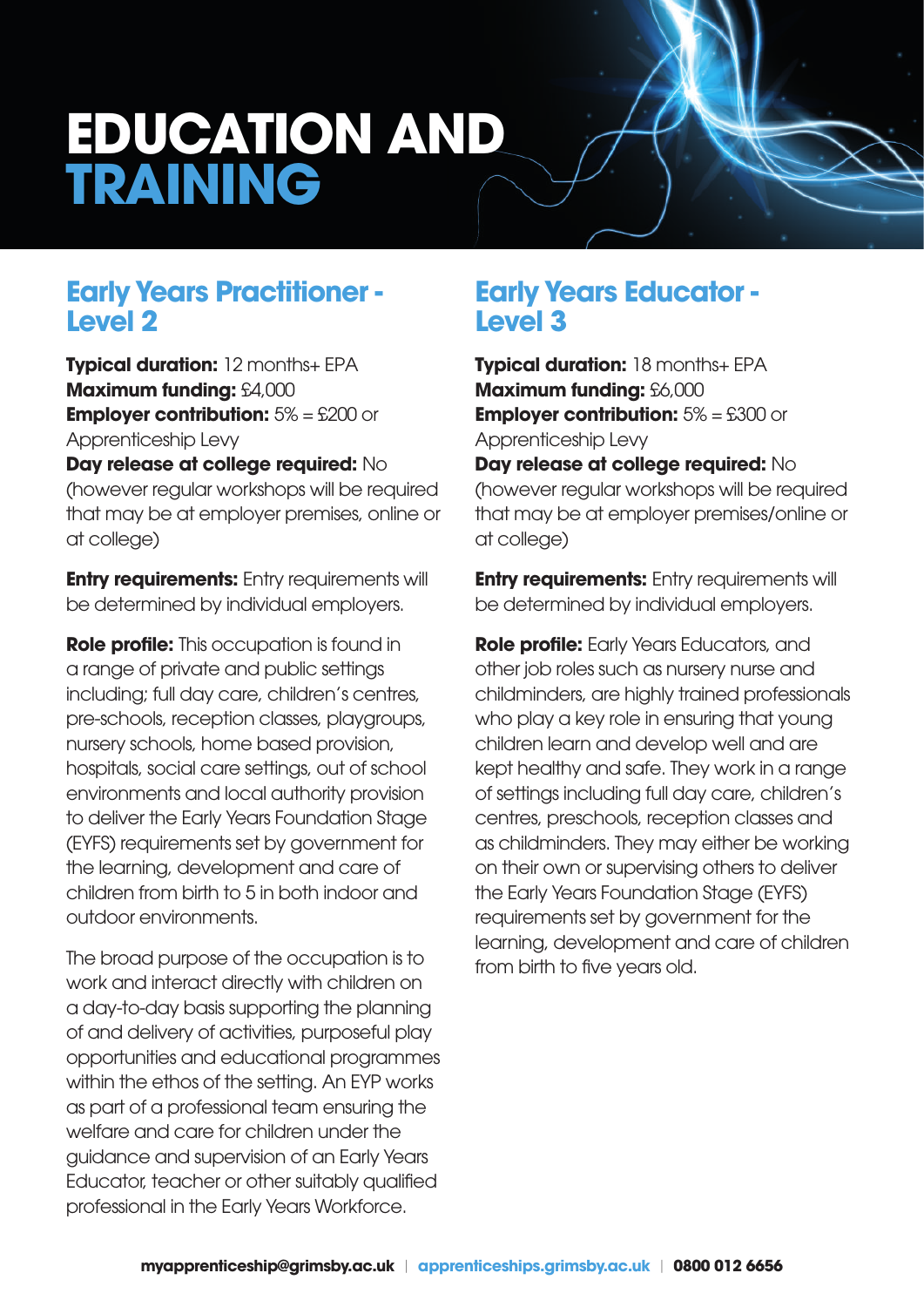#### **EDUCATION AND TRAINING APPRENTICESHIPS**

#### **Teaching Assistant - Level 3**

**Typical duration:** 18 months+ EPA **Maximum funding:** £5,000 **Employer contribution:**  $5\% = $250$  or Apprenticeship Levy

**Day release at college required:** No (however regular workshops will be required that may be at employer premises, online or at college)

**Entry requirements: Whilst any entry** requirements will be a matter for individual employers, typically an apprentice might be expected to have already achieved five GCSEs, including maths and English, Grade C or above or 4/5 (new grading). Some employers will accept other relevant qualifications and experience, including a relevant Level 2 qualification.

**Role profile:** Teaching Assistants work in Primary, Special and Secondary education across all age ranges encompassing special educational needs and emotional vulnerabilities. The primary role of the Teaching Assistant is to support the class teacher to enhance pupils' learning either in groups or individually, ensuring pupils understand the work set, know their learning objectives and stay on task in order to make progress. Promoting self-belief, social inclusion and a high self-esteem play an integral part to pupils' well-being; ensuring pupils thrive in a positive, nurturing, safe environment. It is an active role supporting the learner to access the curriculum. They are good role models, act with honesty and integrity, take part in team meetings; contribute to planning and class activities. Promoting Fundamental British Values through spiritual, moral, social and cultural development and positive behaviours are crucial in contributing to improved pupil progress and development.

#### **Learning and Development Practitioner - Level 3**

**Typical duration: 18 months+ EPA Maximum funding:** £6,000 **Employer contribution:**  $5\% = $300$  or Apprenticeship Levy **Day release at college required:** No (however regular workshops will be required that may be at employer premises, online or at college)

**Entry requirements: Whilst any entry** requirements will be a matter for individual employers, typically an apprentice will have an area of technical, vocational or behavioural expertise in which the organisation needs others to acquire through training.

**Role profile:** L&D Practitioners are typically involved with identifying learning and training needs, designing and sourcing training and learning solutions, delivering and evaluating training, and working with stakeholder and business area managers. The role focus is often on the practical delivery of training. The L&D Practitioner will typically have expertise and competence in their specific field whether it be technical, vocational or behavioural (e.g. use of software, food preparation, working in teams). They link the learning within their area of responsibility to business objectives and performance, understanding the learning cycle and working by it. The role can be more specialist, with a focus on and requiring in-depth expertise in a specific area of L&D such as learning design, e-learning or digital or blended learning. Whichever of these is an area of focus; the L&D Practitioner is future focused, understands the business context and culture and has a good grounding across the whole training and learning cycles.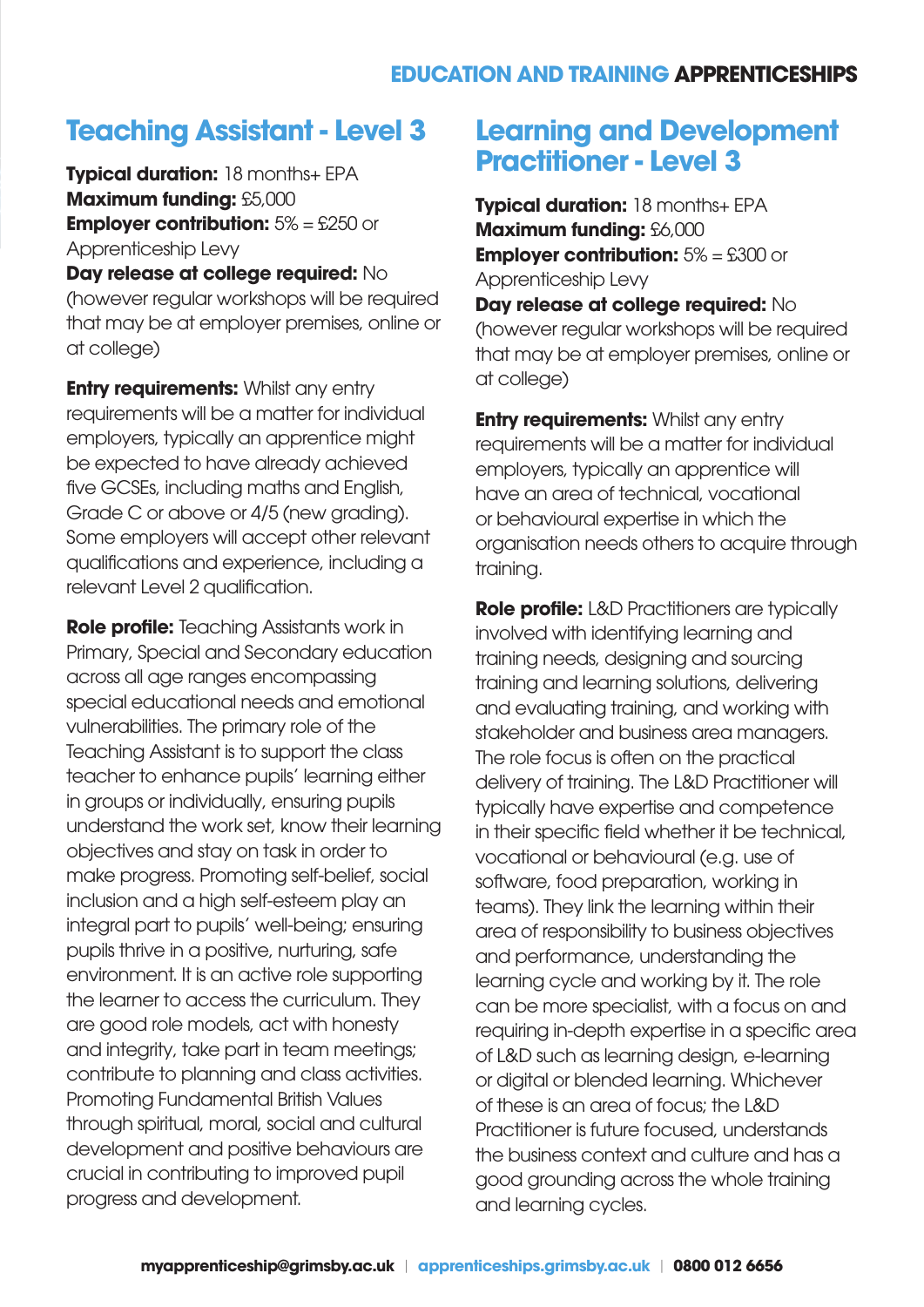## **SERVICE INDUSTRIES**



#### **Hair Professional - Level 2**

**Typical duration: 24 months+ EPA Maximum funding:** £7,000 **Employer contribution:**  $5\% = $350$  or Apprenticeship Levy **Day release at college required:** Yes

**Entry requirements:** Entry requirements will be determined by individual employers.

**Role profile:** Hairdressers will be able to shampoo and condition hair, cut hair using a range of techniques, style and finish hair to create a variety of looks, and colour and lighten hair for ladies and men. Hairdressers must be able to work with all hair types ranging from straight hair to very curly, wiry hair. They also need to be able to carry out consultations with clients, demonstrate the professionalism, values, behaviours, communication skills and safe working practices associated with their role and be able to work without supervision to a high level of precision, with exceptional client care skills.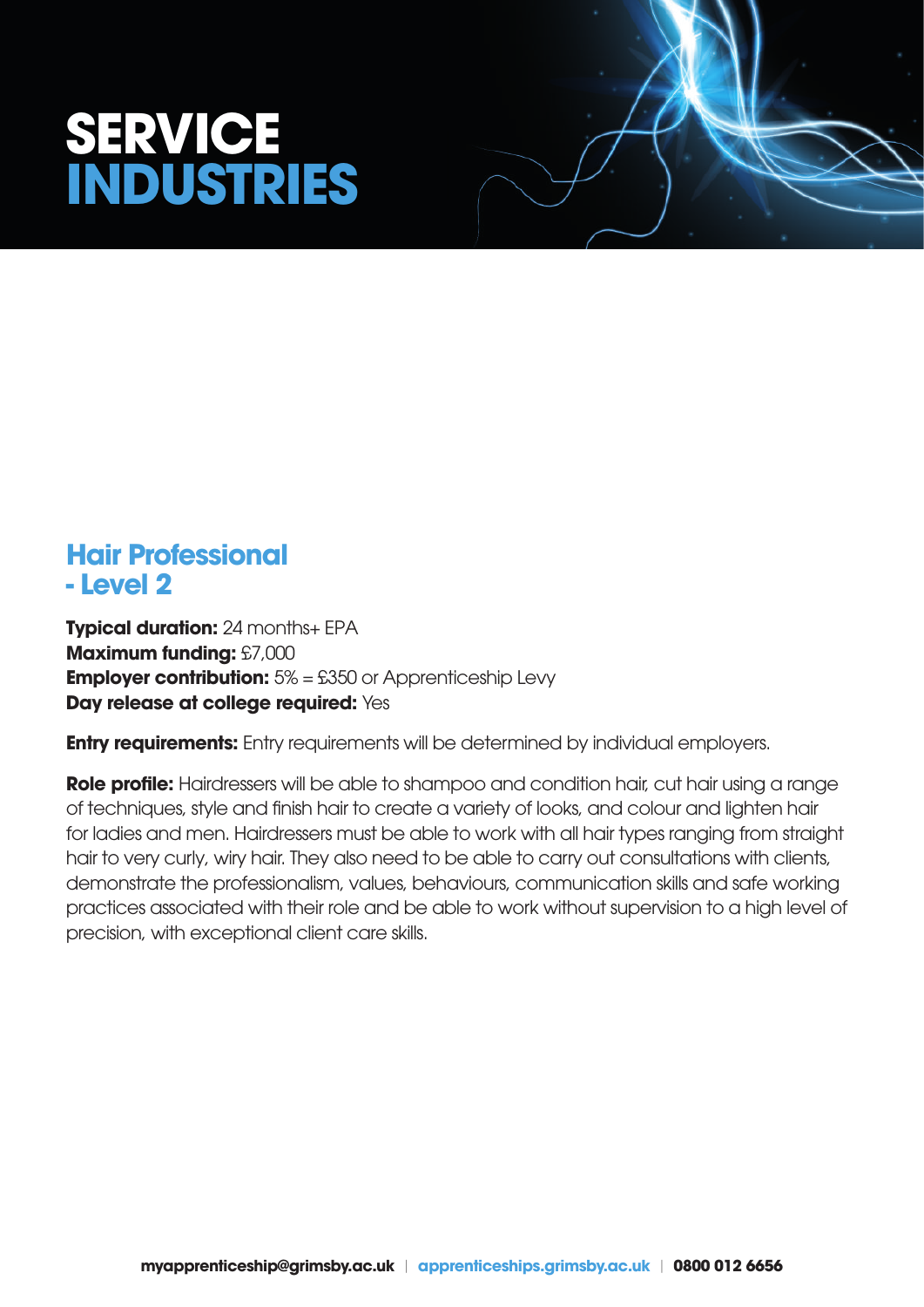#### **Advanced and Creative Hair Professional - Level 3**

**Typical duration:** 12 months+ EPA **Maximum funding:** £5,000 **Employer contribution:**  $5\% = $250$  or Apprenticeship Levy **Day release at college required:** Yes

**Entry requirements:** Hair Professional Level 2 or equivalent qualification

**Role profile:** Advanced and Creative Hair Professionals are creative, passionate, and driven professionals who work without supervision, managing themselves and others when required. They provide a quality service, whilst working to the highest standards and continuously develop their personal and professional skills. An Advanced and Creative Hair Professional works in the hair industry, which is one of the largest, most trusted and fashion forward professions. They take ownership of their work and client lists, accept responsibility, are proactive, flexible and adaptable, plan their work and time, they aim for excellence by taking exceptional pride in their work and industry.

The work environment can be varied in size, style and ambiance, from a bespoke salon, the media industry, cruise ships, product houses and manufacturers to luxury high-end hair salon. They are highly skilled and experienced individual professionals who deliver hair fashion forward trends, which are innovative styles inspired by current images and their own creativity, individual flair, imagination and interpretation.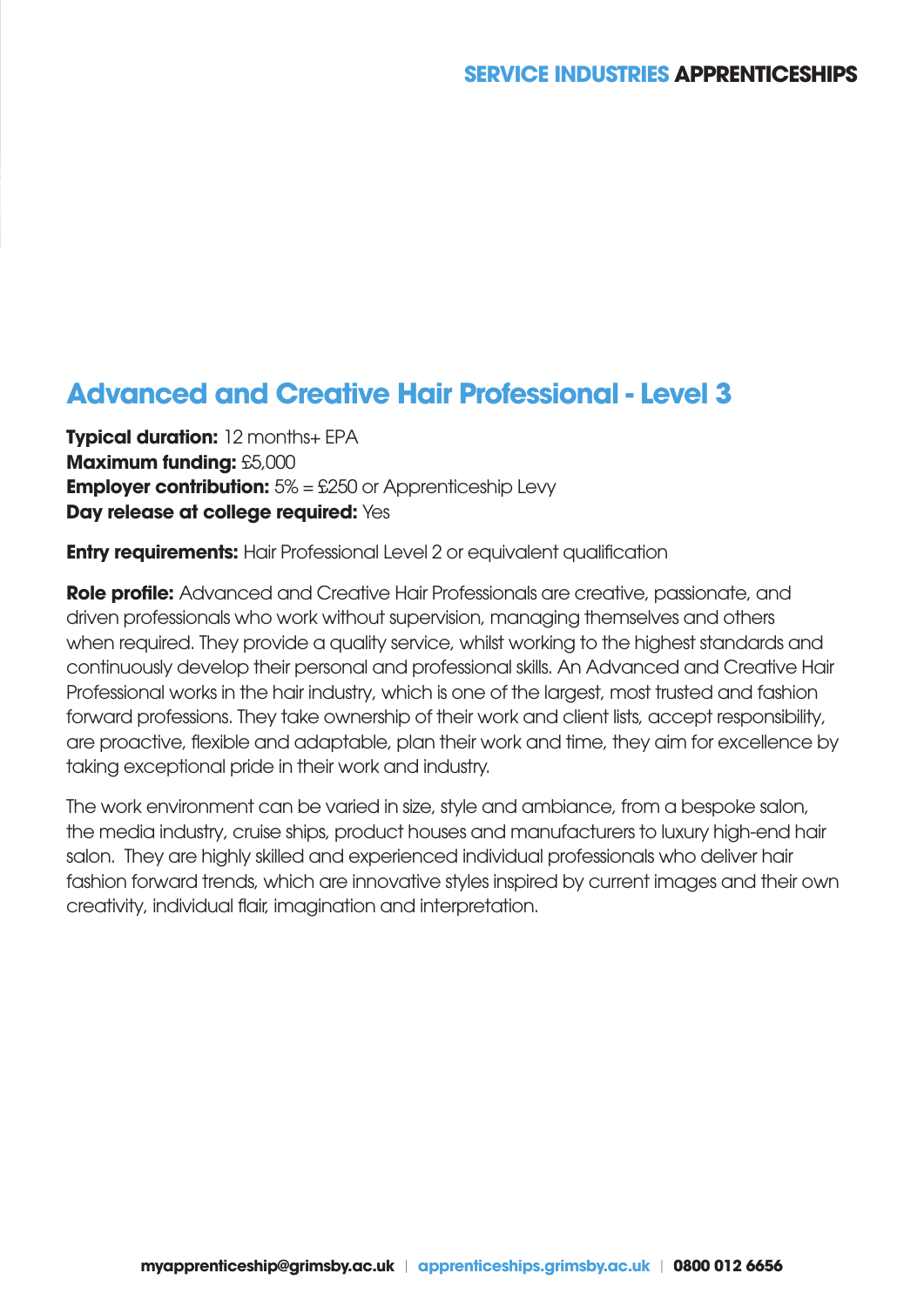### **APPRENTICESHIP LEARNER JOURNEY**

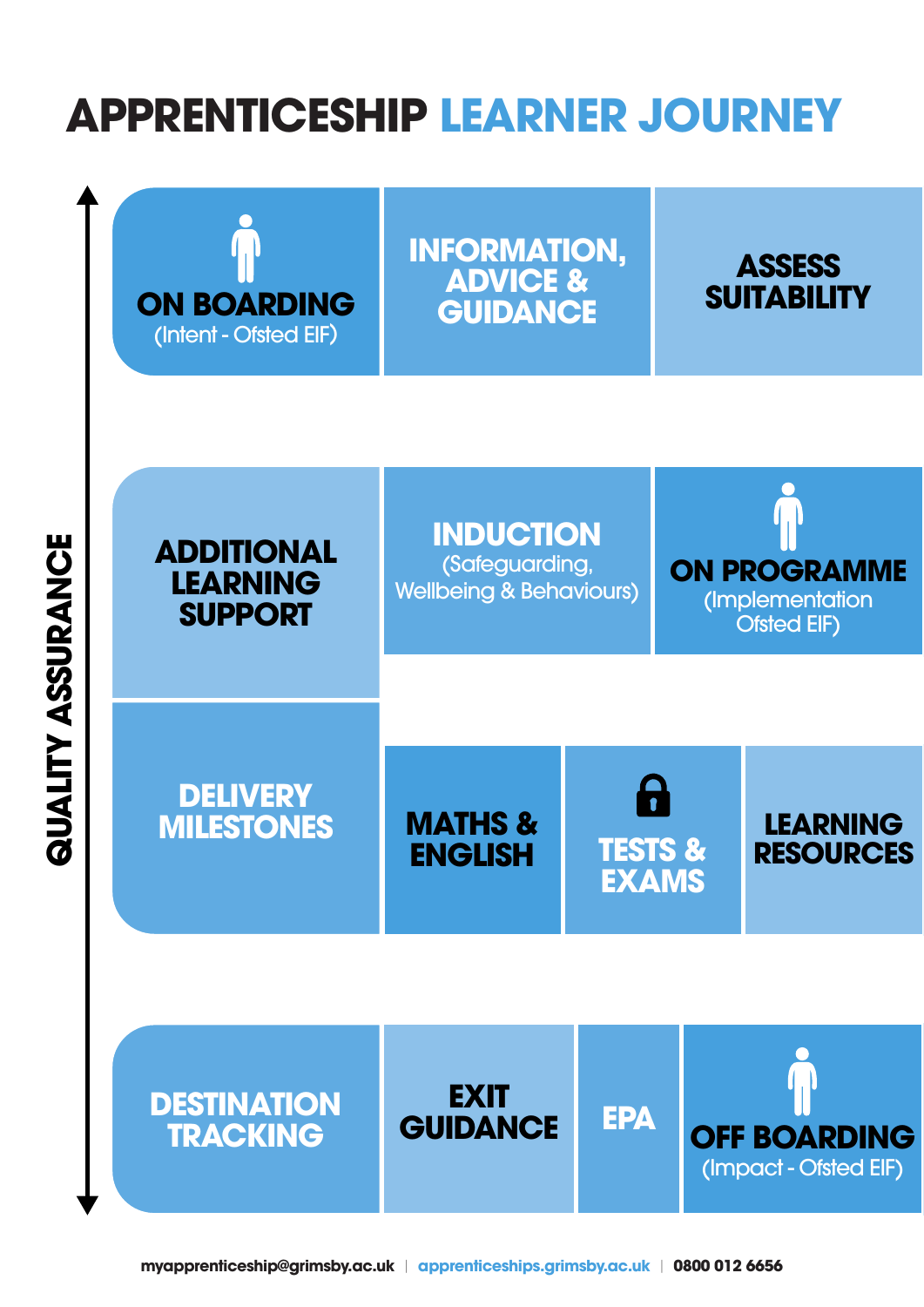



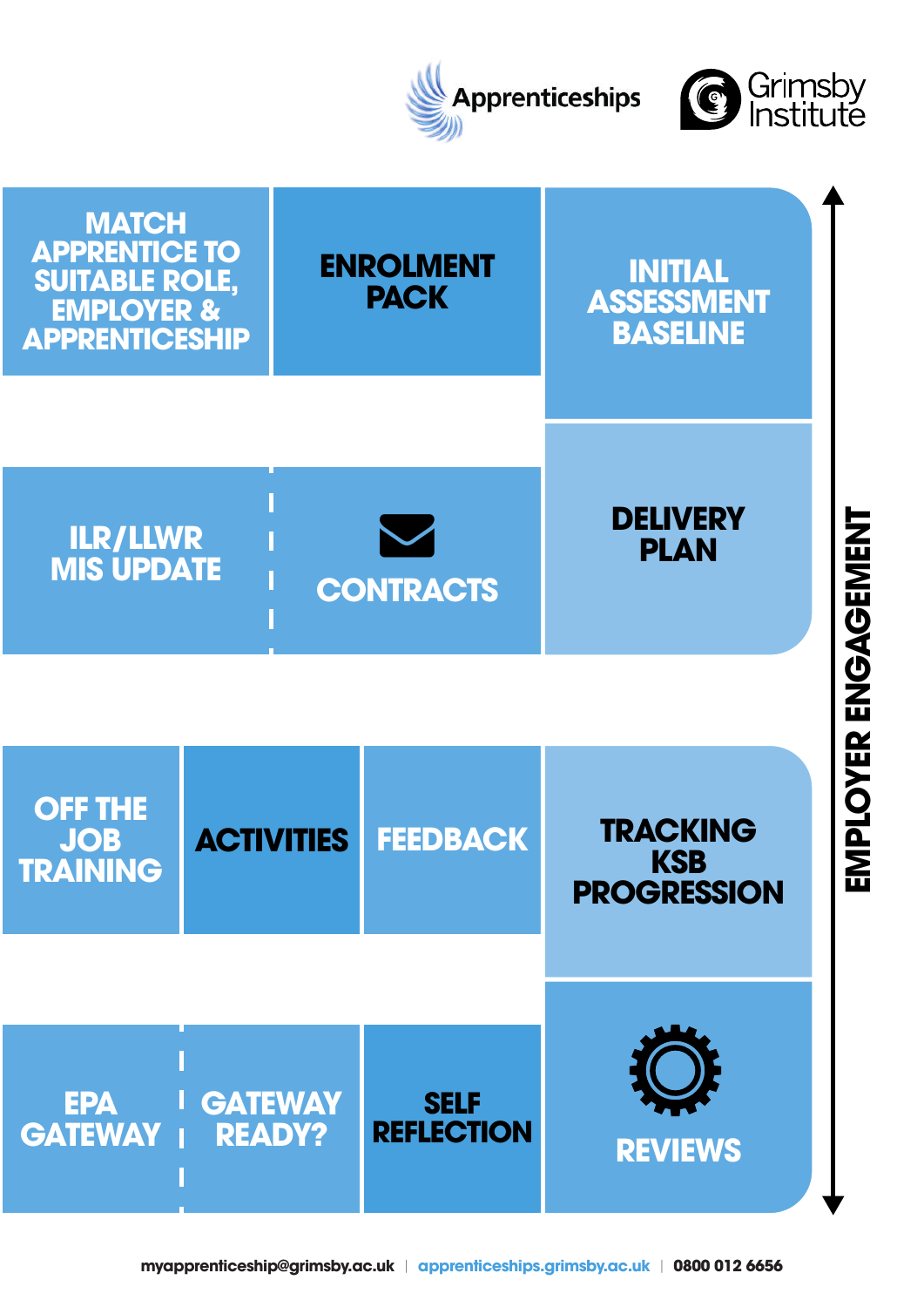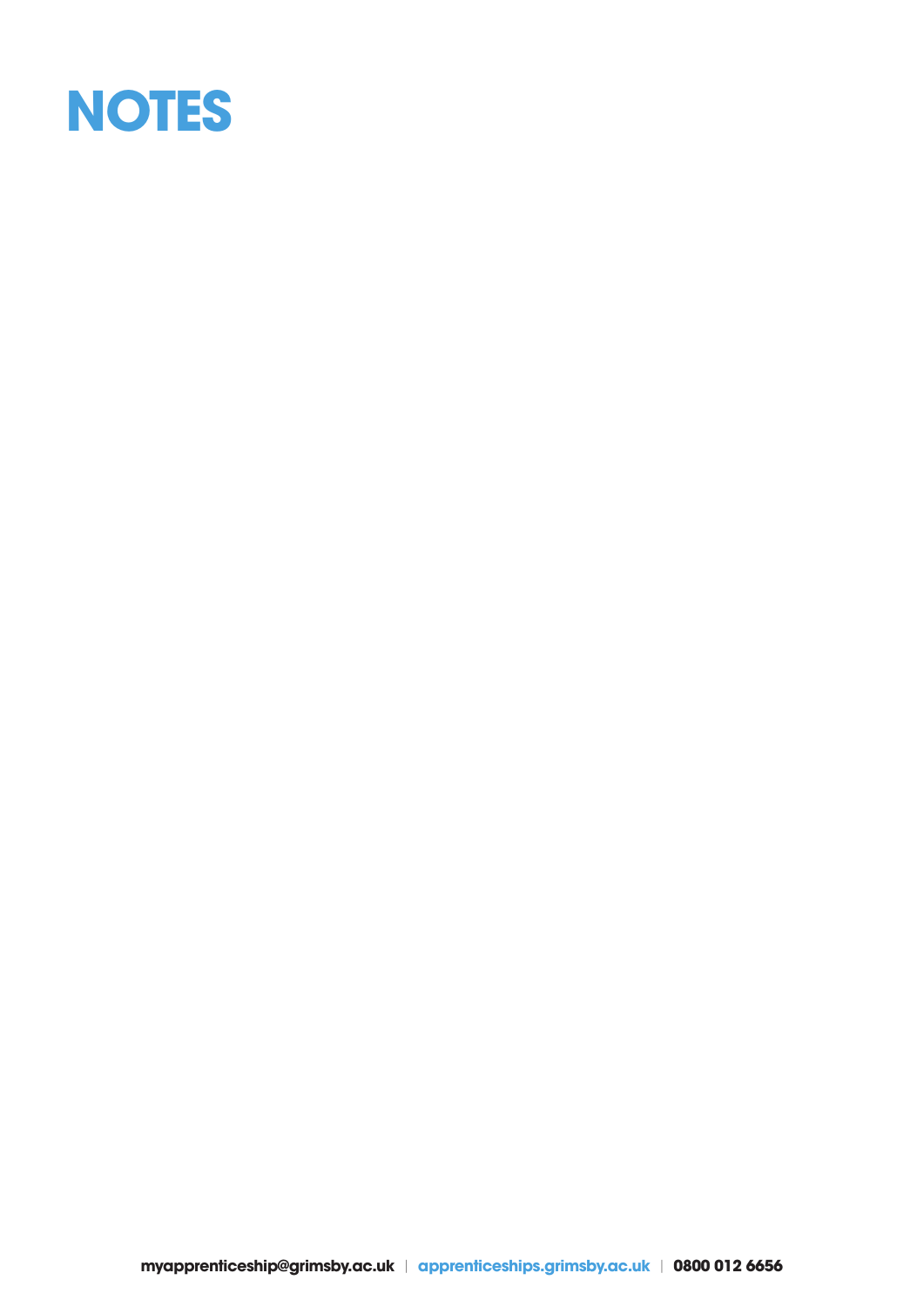**myapprenticeship@grimsby.ac.uk** | **apprenticeships.grimsby.ac.uk** | **0800 012 6656**